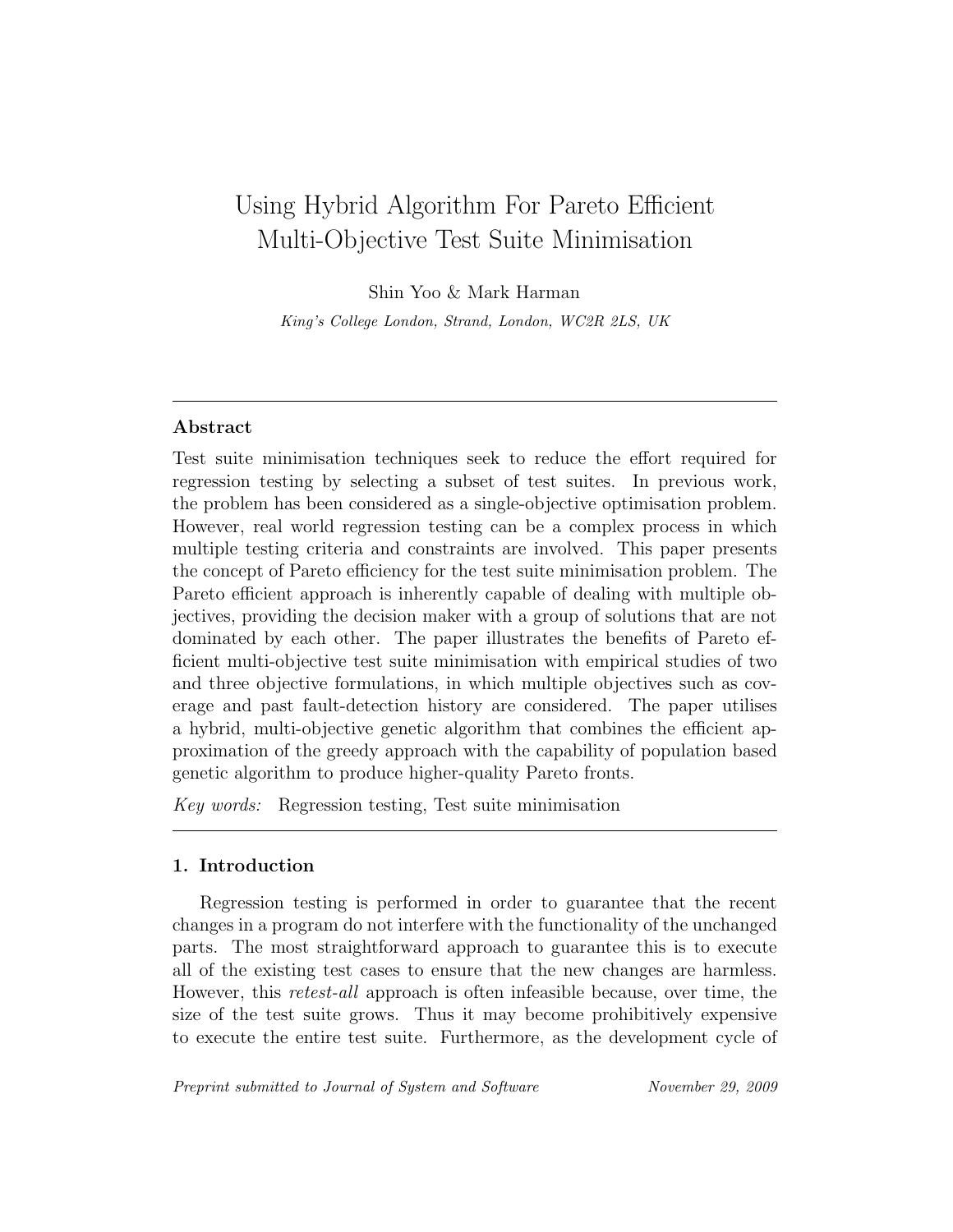software moves to shorter iterations, the regression testing often needs to be performed within a severely restricted time frame using limited resources.

A group of 'test case management' techniques have emerged to cope with these limitations, one of which is test suite minimisation (sometimes called reduction). A test suite minimisation technique identifies the subset of the original test suite that is deemed to be redundant, and either removes the subset from the original test suite permanently or reject it for the current iteration of regression testing.

However, testing often involves multiple test criteria and conflicting constraints. For example, different types of testing, such as functional testing and structural testing, may require different testing criteria [1]. The tester may also benefit from considering multiple testing criteria simply because there is no single most ideal testing criterion. For example, real fault detection rate may be the most ideal testing criterion but it cannot be known until testing finishes. Code coverage is a widely used surrogate, but there does not exist a guaranteed correlation between code coverage and fault detection capability [2]. Therefore, it may be valuable to complement code coverage with fault detection history. There may also exist other types of domain knowledge that may contribute to the accuracy and efficiency of testing process.

Apart from testing criteria, there also may exist multiple constraints on the testing process. For example, cost is one of the essential constraints because the whole purpose of test suite minimisation and prioritisation is to reduce testing cost. One important cost measure, considered by other researchers [3, 4, 5], is the execution time of the test suites. With emerging trends like the agile software development paradigm [6], regression testing often needs to be completed in even more limited time than in previous paradigms. Execution time, as well as other resources like human efforts and hardware equipments, can become critical constraints to testing process.

Existing approaches to regression test suite minimisation (and prioritisation) have been single-objective approaches that have sought to optimise a single-objective function. Even where there exists more than one objective, these multiple objectives have been combined into a single-objective fitness function. For example, the recent work on test case prioritisation [3] concerns both code coverage and cost, which is essentially a two-objective formulation of the test case prioritisation problem. However, it is dealt with by conflation to a single-objective of coverage per unit cost. Where there are multiple competing and conflicting objectives the optimisation literature recommends the consideration of a Pareto optimal optimisation approach [7, 8]. Such a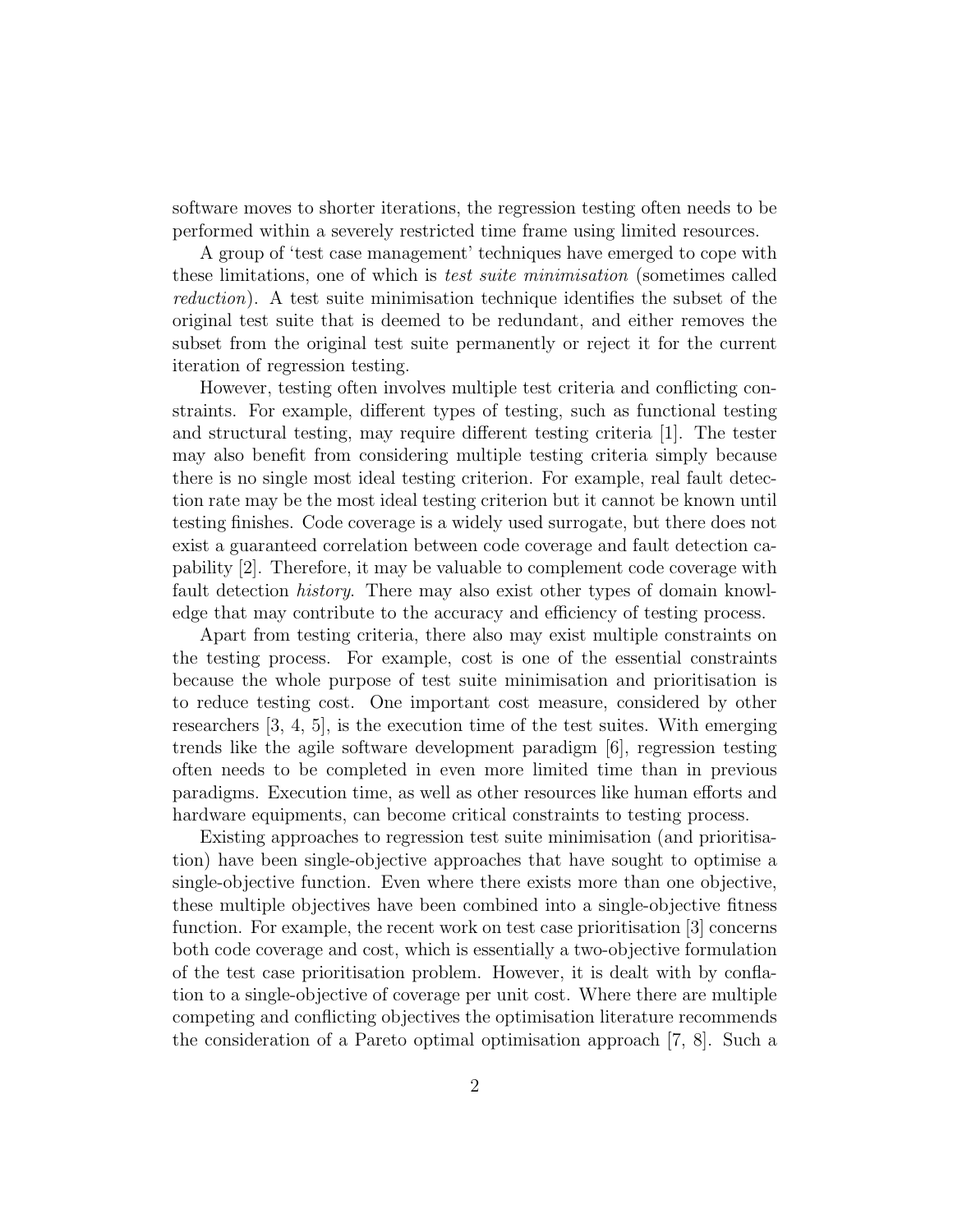Pareto optimal approach is able to take account of the need to balance the conflicting objectives, all of which the software engineer seeks to optimise.

This paper presents the first multi-objective formulation of the test suite minimisation problem and applies a hybrid algorithm that combines existing greedy approach with a well known Multi-Objective Evolutionary Algorithm, NSGA-II. It is likely that a tester would want to optimise several, possibly conflicting constraints, for which this approach will be well suited.

The primary contributions of this paper are as follows:

- 1. The paper introduces a multi-objective formulation of the regression test suite minimisation problem and instantiates this with two versions: A two-objective formulation that caters for coverage and cost and a three objective formulation that caters for coverage, cost and fault history. The formulations facilitate a theoretical treatment of the optimality of the greedy algorithm and makes it possible to establish a relationship between the multi-objective problems of test case prioritisation and test suite minimisation.
- 2. The paper presents two algorithms for solving the two and three objective instances of the test suite minimisation problem: a re-formulation of the single–objective greedy algorithm, and a hybrid variant of NSGA-II of Deb et al. [9], which we call HNSGA-II. The hybrid nature of HNSGA-II is based on the known fact that the greedy algorithm produces a good approximation to the set cover problem, which forms the basis of the test suite minimisation problem.
- 3. The paper presents the results for these algorithms, when applied to the two-objective version of the problem using, as subjects, five non-trivial real world programs from Software-architecture Infrastructure Repository, SIR [10]. The results confirm the theoretical analysis, revealing cases where the search based algorithms out–perform the greedy approach. More importantly, the results show that the hybrid approach is capable of filling in large gaps in the Pareto fronts approximated by the greedy algorithm.
- 4. The paper also presents results from an empirical study of the algorithms applied to the three objective formulation of the problem. These results also show that the hybrid approaches can out–perform the greedy approach.

The rest of this paper is organised as follows. Section 2 describes related work. Section 3 introduces the multi-objective formulation of test suite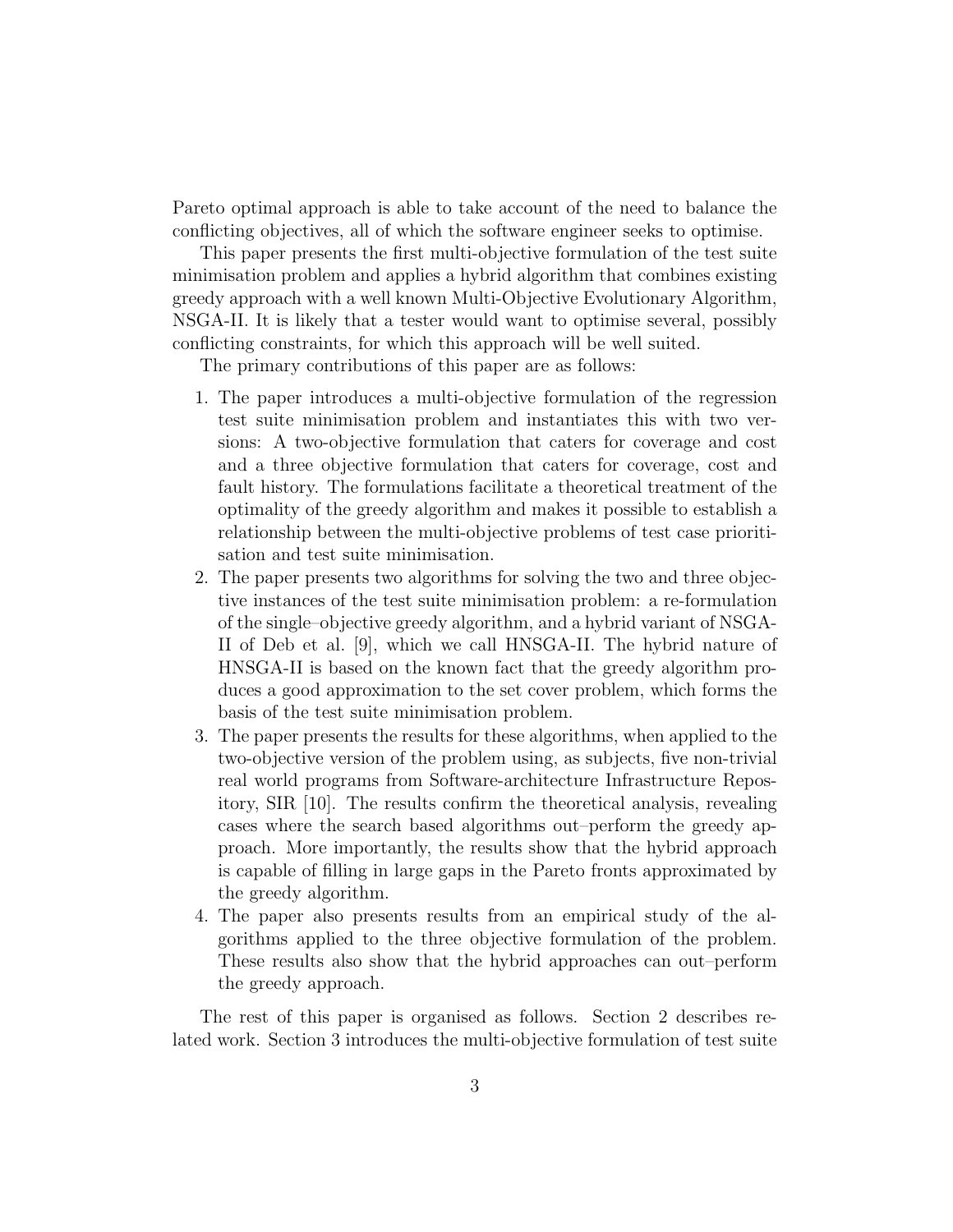minimisation, giving theoretical results and connections between the minimisation and prioritisation problems. Section 4 shows that the additional greedy algorithm produces a good approximation, which forms the basis of the hybrid approach used in the present paper. Section 5 presents two empirical studies of multi-objective test suite minimisation for two and three objective versions of the multi-objective formulation. The results of the empirical studies are analysed in Section 6. Finally, Section 7 concludes with directions for future work.

### 2. Background

The existing literature on test case management can be categorised into three different areas of investigation; test suite minimisation (or reduction), test case selection, and test case prioritisation.

Test suite minimisation shares many similarities with test case selection. It selects a subset of the test suite that satisfies all the test requirements.

#### Test Case Minimisation

Given: a test suite  $T = \{t_1, t_2, \ldots, t_n\}$  and a set of test requirements  $R = \{r_1, r_2, \ldots, t_m\}$ 

Problem: to find the smallest T' such that  $T' \subset T$ ,  $\forall r \in R(T'$  satisfies r).

One major difference between test suite minimisation and test case selection is that test case selection chooses a temporary subset of test cases based on the modifications made to a specific version of System Under Test, whereas test suite minimisation reduces the test suite based on some external criterion such as structural coverage. Harrold et al. formulated test suite minimisation as a minimal hitting set problem, and applied a heuristic approach [1]. This paper considers test suite minimisation as a non-weighted version of the set-cover problem, which is equivalent to the hitting set problem.

It is known that test suite minimisation can be efficient provided that the cost of the reduction is smaller than the gain in the cost of the reduced test suite [11]. However, a weakness of test suite reduction is that the removal of some test cases from the test suite may potentially reduce the fault detecting capability of the test suite too. Some studies have shown that the fault-detection capability of the test suite was indeed damaged [12], while others have shown that the reduced test suite still preserved its fault-detection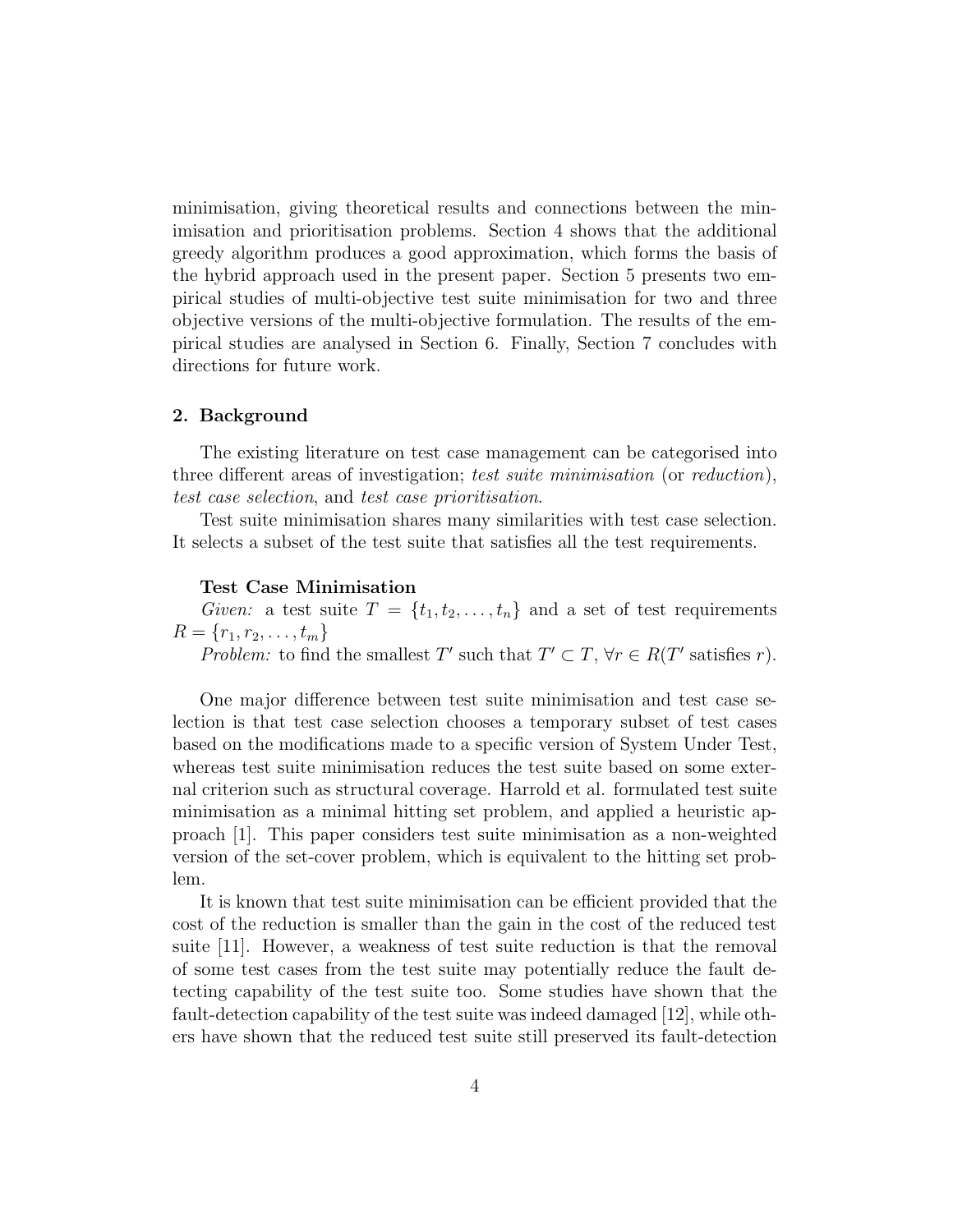capability [13]. The reduction technique studied by Harrold et al. is of particular interest in the context of this paper because the technique considers multiple criteria when deciding whether to preserve a test case or not [1]. Their technique converts this multi-objective problem into a series of singleobjective problems, by solving the problem for the first objective then uses this intermediate solution as the starting point of the solution for the next objective. While this sequential approach is one of the classical techniques to solve multi-objective optimisation problems, it may produce less optimal results compared to Pareto-efficient approach because the earlier objectives may restrict the possibility of finding potential solutions to the objectives solved later.

Test case selection focuses on selecting a subset of the test suite in order to test software modifications. The selection is typically made in terms of the structure of the program  $P$  and the test suite  $T$ . Several techniques have been considered, including symbolic execution [14], flow graph based [15] and dependence graph based approaches [16, 17].

Test case prioritisation is a closely related topic, in which the goal is to find an optimal order in which to execute test cases. The ideal ordering of test cases would be the one that maximises the rate of fault detection. However, since the fault information is not known to the tester in advance, prioritisation techniques have to depend on surrogates. Rothermel et al. defined test case prioritisation problem as follows:

#### Test Case Prioritisation

Given: a test suite, T, the set of permutations of T,  $PT$ ; a function from  $PT$  to real numbers,  $f$ .

Problem: to find  $T' \in PT$  such that  $(\forall T'') (T'' \in PT)(T'' \neq T') [f(T') \geq$  $f(T'')$ .

The function f acts as a surrogate for the unknown rate of fault detection. One of the most widely used metrics for  $f : PT \to \mathbb{R}$  is APFD (Average Percentage of Fault Detected), which rewards orderings with earlier fault detection abilities [18]. The additional greedy algorithm is known to produce good results for the test case prioritisation problem [19, 20, 21]. Rothermel et al. introduced APFDc, the cost cognizant version of APFD [3], which inspired our formulation of the weighted objective greedy algorithm. Elbaum et al. [4] expanded the problem to incorporate not just the cost of test cases, but the severity of the detected faults.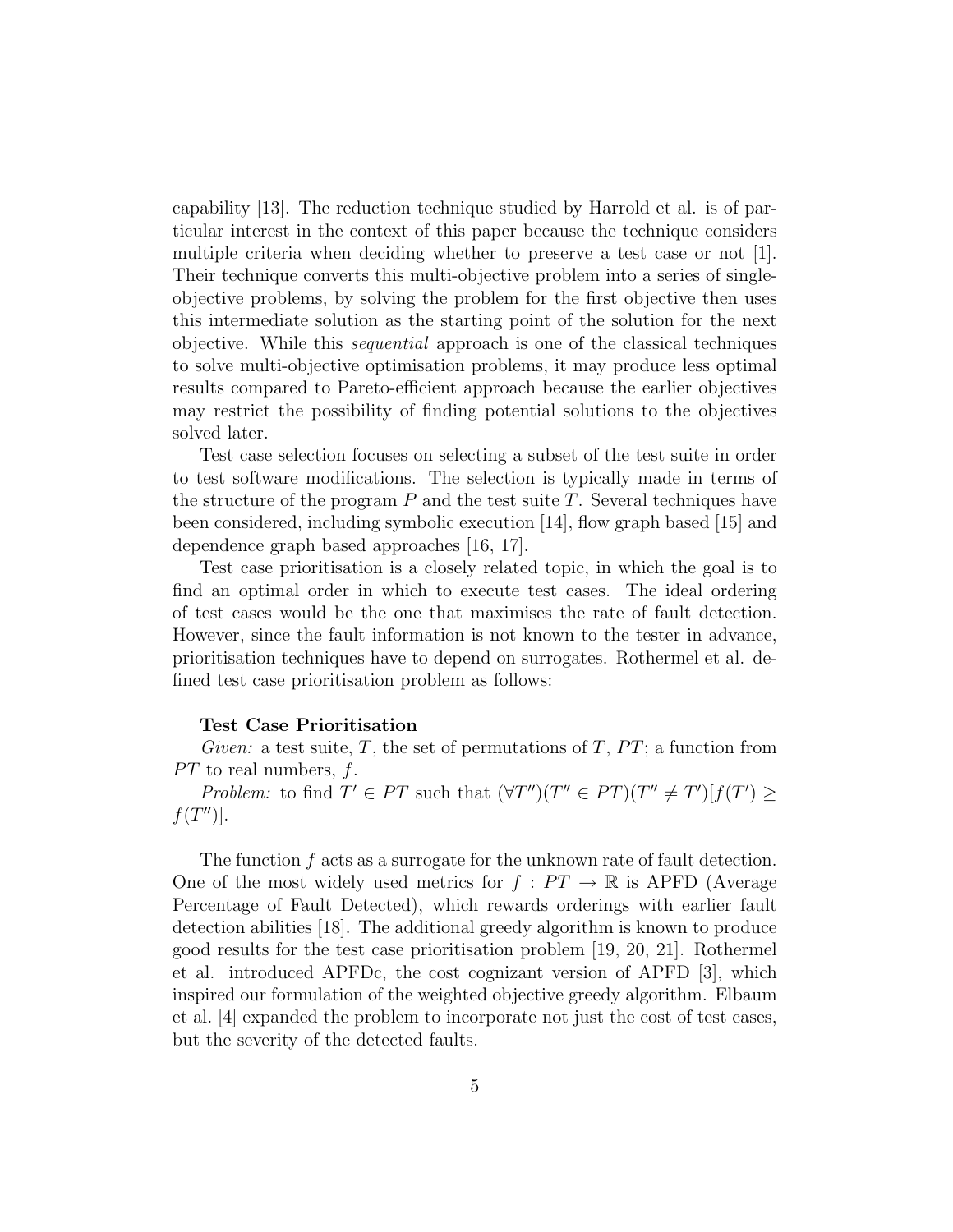Walcott et al. also take time into account in their work on the test case prioritisation problem [5]. Their approach to prioritisation combines both selection and prioritisation problems into a single-objective, which is the weighted sum of the selection fitness and prioritisation fitness. The coefficients used for weights are defined to ensure that selection fitness is the primary objective, while ordering is secondary.

This paper is an extension of a conference paper by the same authors [22]. This previous work applied NSGA-II and an island genetic algorithm variant of NSGA-II to both two and three-objective formulations for the programs from Siemens suite and space. The results showed that the search-based techniques produce wider and more efficient Pareto-frontier for smaller programs, while the additional greedy algorithm produces a good approximation for space. This observation provided the basis for the formulation of the hybrid approach in the present paper. The empirical results in the present paper shows that adopting the hybrid approach indeed produces better results; the approximation produced by the additional greedy algorithm is complemented by intermediate solutions that are found by NSGA-II. These intermediate solutions add valuable information to the trade-offs between testing criteria and resources.

#### 3. Multi-Objective Paradigm

This section introduces the multi-objective formulation of test suite minimisation. Section 3.1 introduces the Pareto optimal formulation of the test suite minimisation problem. Section 3.2 explores the theoretical properties of the two-objective greedy algorithm, while Section 3.3 shows the relationship between multi-objective selection and prioritisation.

## 3.1. Pareto Optimality

Pareto optimality is a notion from economics with broad range of applications in game theory and engineering. The original presentation of the Pareto optimality is that, given a set of alternative allocations and a set of individuals, allocation  $A$  is an improvement over allocation  $B$  only if  $A$  can make at least one person better off than  $B$ , without making any other worse off [23].

Based on this, the multi-objective optimisation problem can be defined as the problem of finding a vector of decision variables  $x$ , which optimises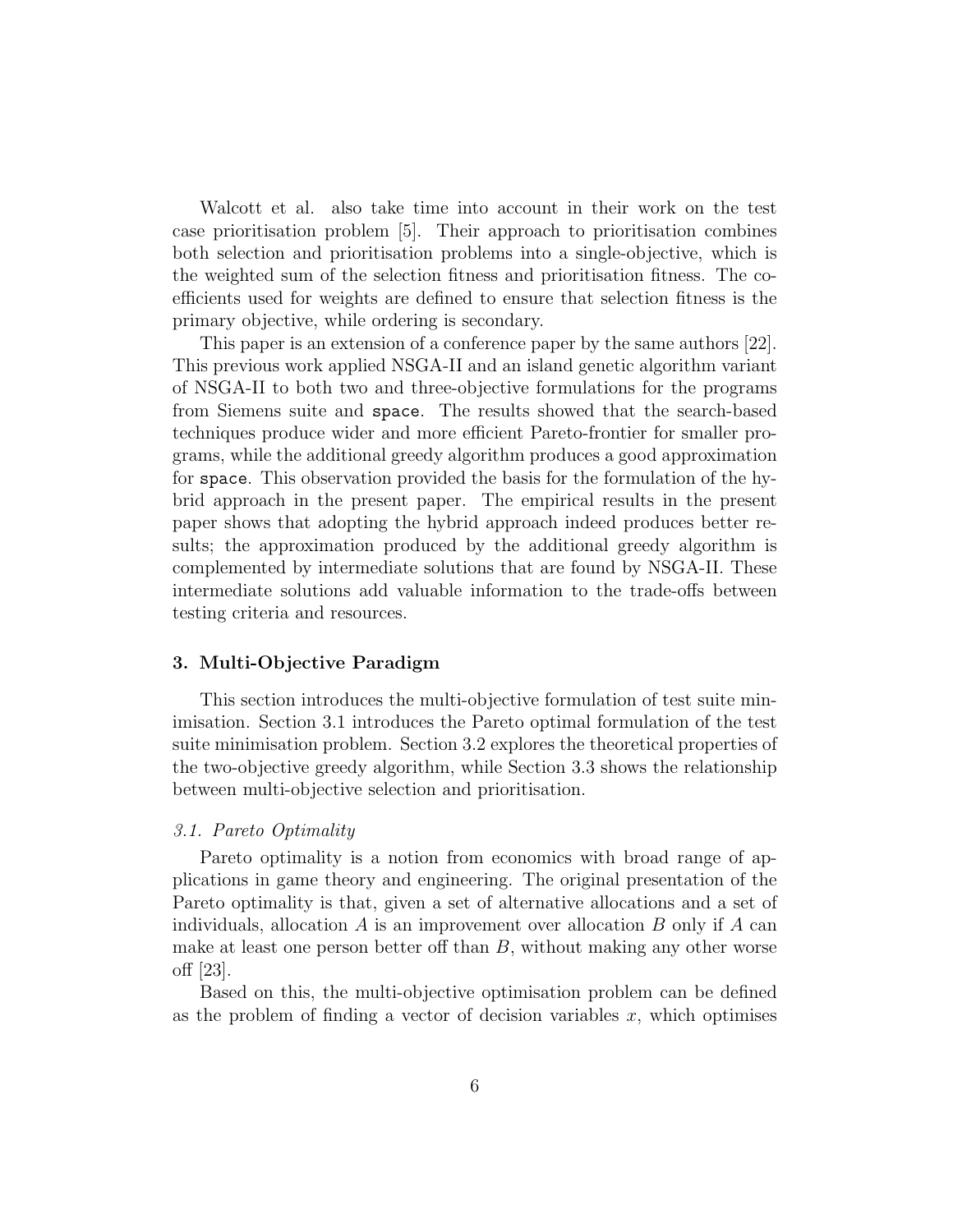a vector of M objective functions  $f_i(x)$  where  $i = 1, \ldots, M$ . The objective functions are the mathematical description of the optimisation criteria.

Without the loss of generality, it is assumed that the goal is to maximise  $f_i$  where  $i = 1, \ldots, M$ . A decision vector x is said to dominate a decision vector y (also written  $x \succ y$ ) if and only if their objective vectors  $f_i(x)$  and  $f_i(y)$  satisfies:

$$
\forall i \in \{1, ..., M\}. f_i(x) \ge f_i(y) \text{ and}
$$

$$
\exists i \in \{1, ..., M\}. f_i(x) > f_i(y)
$$

All decision vectors that are not dominated by any other decision vector are said to form the Pareto optimal set, while the corresponding objective vectors are said to form the Pareto frontier. Now the multi-objective optimisation problem can be defined as follows:

Given: a vector of decision variables,  $x$ , and a set of objective functions,  $f_i(x)$  where  $i = 1, \ldots, M$ 

*Definition:* maximise  $\{f_1(x), \ldots, f_M(x)\}\$ by finding the Pareto optimal set over the feasible set of solutions.

Identifying the Pareto frontier is particularly useful in engineering because the decision maker can use the frontier to make a well-informed decision that balances the trade-offs between the objectives. The knowledge of these trade-offs proved to be useful in various other engineering domains such as architecture [24], chemical engineering [25], and aerodynamics [26].

The multi-objective test suite minimisation problem is to select a Pareto efficient subset of the test suite, based on multiple test criteria. It can be defined as follows:

#### Multi-Objective Test Suite Minimisation

Given: a test suite, T, a vector of M objective functions,  $f_i$ ,  $i = 1, ..., M$ . Problem: to find a subset of  $T, T'$ , such that  $T'$  is a Pareto optimal set with respect to the set of objective functions,  $f_i$ ,  $i = 1, ..., M$ .

The objective functions are the mathematical descriptions of test criteria concerned. A subset  $t_1$  is said to dominate  $t_2$  when  $(\{f_1(t_1), \ldots, f_M(t_1)\})$ , the decision vector for  $t_1$  dominates that of  $t_2$ . The resulting subset of the test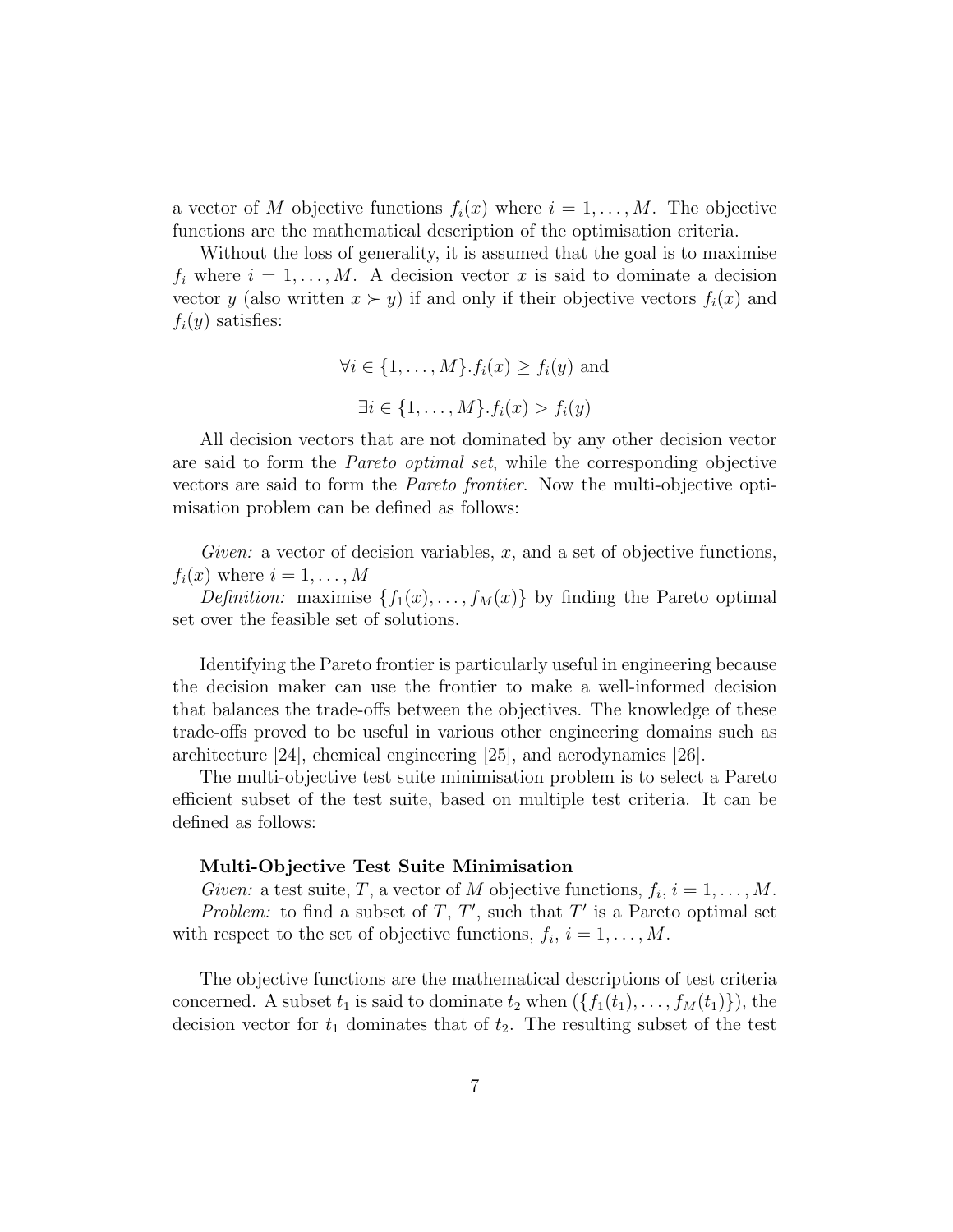suite,  $T'$ , has several benefits in regards to the regression testing, as shown in Section 3.2.

#### 3.2. Properties of 2-Objective Coverage Based Selection

Here we instantiate the two objective formulation with code coverage as a measure of test adequacy and execution time as a measure of cost. Thus, code coverage becomes one of the two objectives, and it should be maximised for a given cost. Time is the other objective, which should be minimised for a given code coverage.

In this instantiation of the problem, should there exist a subset of test suite  $S$  with coverage  $C$  and execution time  $T$  on the Pareto frontier, it means that:

- **T1.** No other subset of S can achieve more coverage than C without spending more time than T.
- **T2.** No other subset of S can finish in less time than T while achieving a coverage that is equal to or greater than C.

This is the implication of Pareto optimality. Rather than obtaining a single answer that approximates the global optimum in the search space for a single objective, we obtain a set of points, each of which denotes one possible way of balancing the two objectives in a globally optimal way. Each member of the Pareto frontier is therefore a candidate solution to the problem, upon which it is not possible to improve.

In the single objective formulation of test suite minimisation, greedy algorithms have been used to maximise coverage. The greedy approach starts with an empty test set as the 'current solution' and iteratively adds a test case which gives the most coverage of those that remain. A variant, additional greedy, improves on this by adding to the current solution the test case that gives the best additional coverage to the current solution. Each addition by the greedy algorithm of a new test case to the 'current solution' denotes a candidate element of the Pareto frontier.

Greedy algorithms have proved effective for the single objective formulation, so they make a sensible starting point for the consideration of the multi-objective formulation. In order to optimise both coverage and cost, the additional greedy algorithm will need to be formulated to measure not coverage, but coverage per unit time. This produces a single objective cost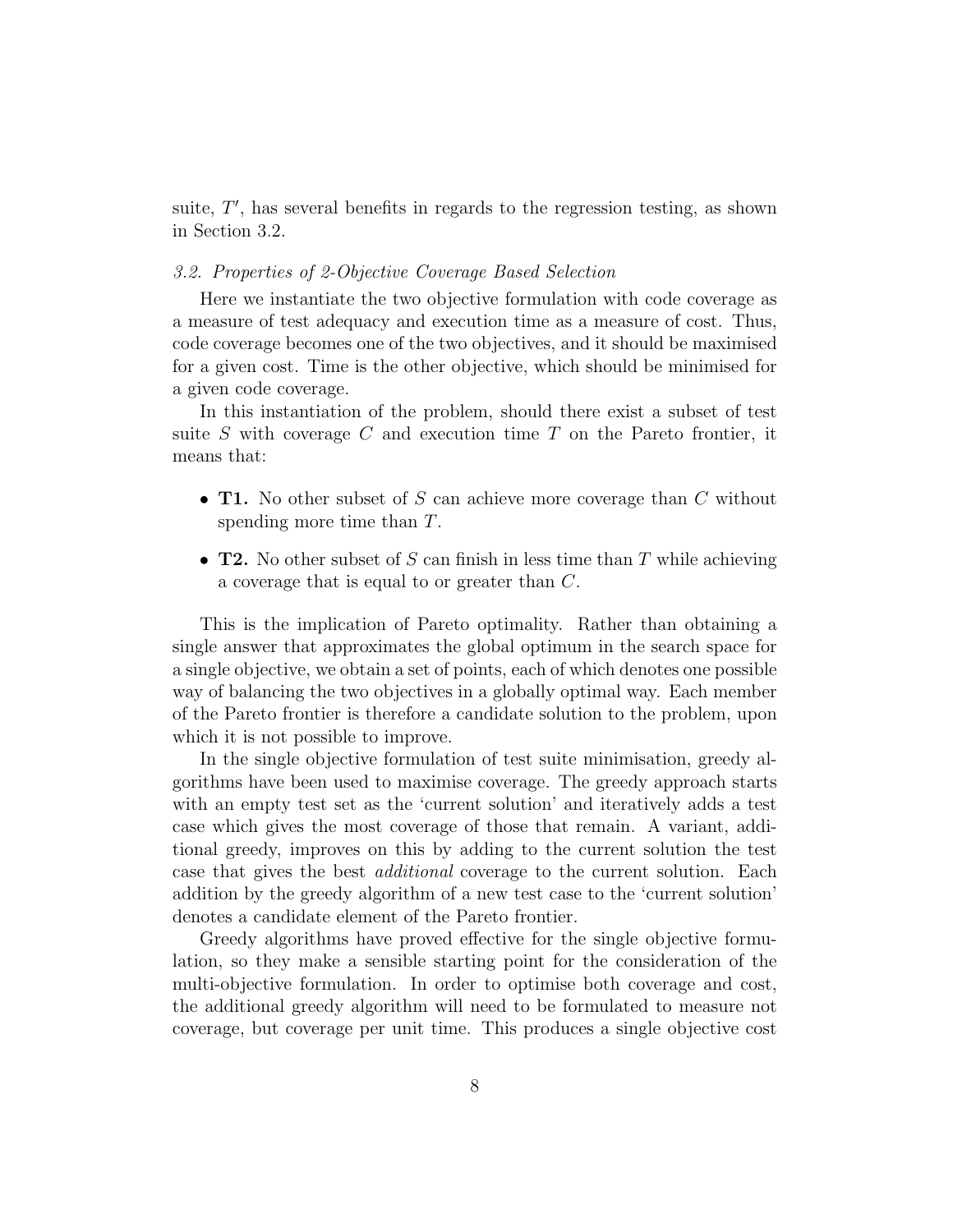cognizant variant of the greedy algorithm, similar to that used by Malishevsky et al. for the single objective prioritisation problem [3].

Suppose that the additional greedy algorithm has chosen a test case  $t$  that covers a set of structural elements, s. Let  $Cov(s)$  be the coverage of test case t and let  $Time(t)$  be the execution time of t. Assume that the selection of t increases the coverage by  $\Delta Cov(s)$ . By definition, there is no single test case  $t'$  (which would cover  $s'$ ) that the algorithm could have chosen, such that  $\Delta Cov(s') > \Delta Cov(s)$  and  $Time(t') \leq Time(t)$  (otherwise the algorithm would have picked  $t'$ ). Therefore, the selection of a test case made by the two objective cost cognizant additional greedy algorithm cannot be improved upon by the addition of another single case. However, this leaves open the possibility that there may be a set of test cases that, taken together, could have produced a better approximation to the Pareto front.

Let us consider the case of the basic greedy algorithm that selects one test case at a time. It turns out that any selection of a test case made by the additional greedy algorithm can only be improved with respect to T2. It is not possible to improve on the selection made by the additional greedy algorithm with respect to T1. This observation is stated and proved more formally below.

#### Proposition 1 (Partial Optimality).

The selection of a test case made by the additional greedy algorithm cannot be improved upon with respect to **T1**.

**Proof 1.** Suppose the contrary. That is, let  $t_1$  be a test case that covers a set of structural elements,  $s_1$ . Suppose there also exists a pair of test cases,  $t_2$  and  $t_3$ , covering  $s_2$  and  $s_3$  respectively, that together improve upon  $t_1$  by achieving more coverage without spending more time. By definition, we have

$$
\frac{\Delta Cov(s_2)}{Time(t_2)} < \frac{\Delta Cov(s_1)}{Time(t_1)} \text{ and } \frac{\Delta Cov(s_3)}{Time(t_3)} < \frac{\Delta Cov(s_1)}{Time(t_1)} \tag{1}
$$

because, otherwise, the additional greedy algorithm would not have selected  $t_1$ . From this, it follows that

$$
Time(t_1) \cdot (\Delta Cov(s_2) + \Delta Cov(s_3)) < \Delta Cov(s_1) \cdot (Time(t_2) + Time(t_3)) \tag{2}
$$

However, in order for  $t_2$  and  $t_3$  to be collectively a better choice than  $t_1$ we require  $t_2$  and  $t_3$  to achieve higher increase in coverage, taking no longer than  $t_1$ . That is,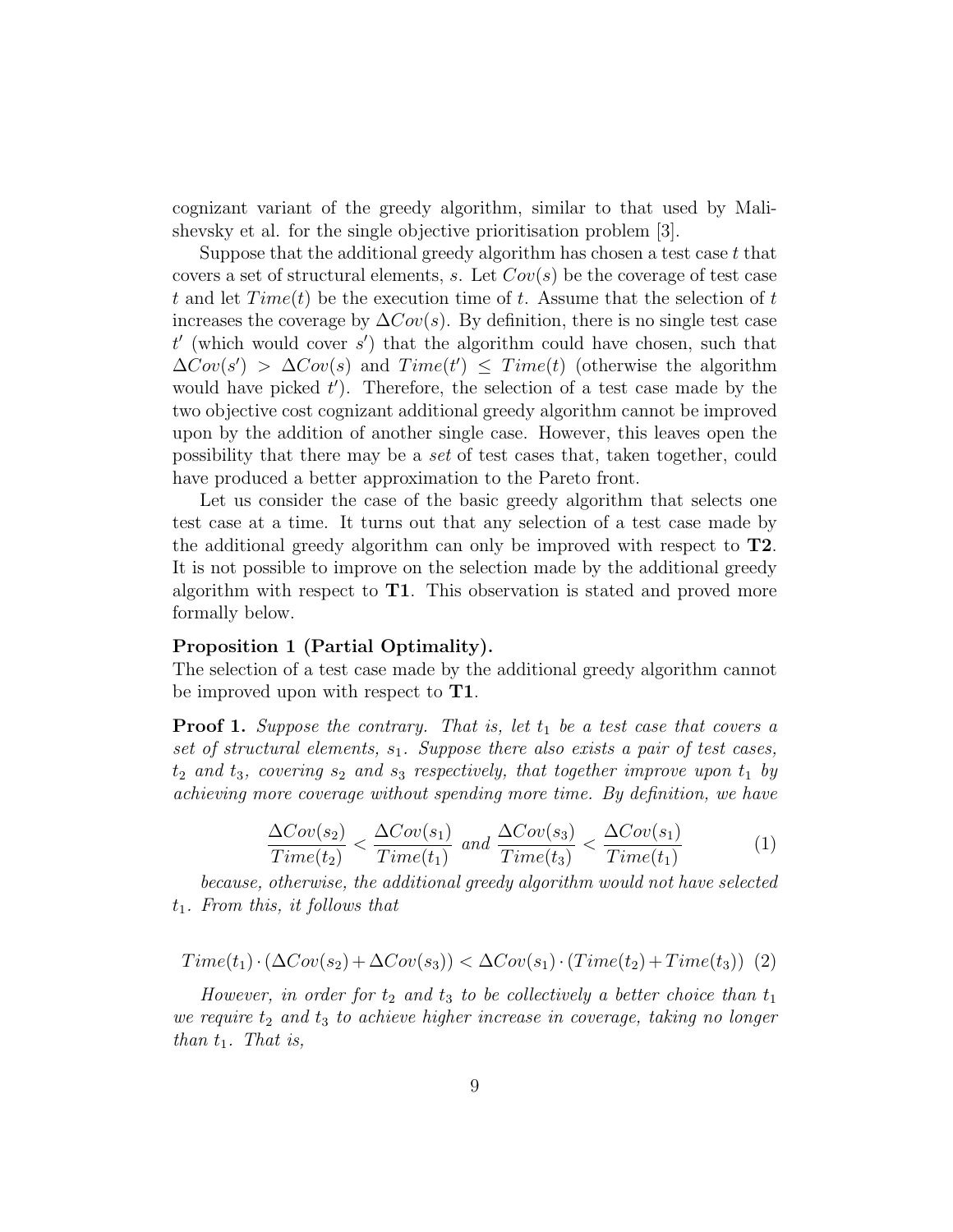$$
\Delta Cov(s_2 \cup s_3) > \Delta Cov(s_1)
$$
\n(3)

and

$$
Time(t_2) + Time(t_3) \leq Time(t_1)
$$
\n<sup>(4)</sup>

Combining step 2 and step 4, we get:  $\Delta Cov(s_2) + \Delta Cov(s_3) < \Delta Cov(s_1)$ . Now, because code coverage is a set theoretic concept, it is not possible for the coverage of the union to be greater than the sum of the coverage of the parts. Therefore we have:  $\Delta Cov(s_2 \cup s_3) \leq \Delta Cov(s_2) + \Delta Cov(s_3)$ . By transitivity,  $\Delta Cov(s_2 \cup s_3) < \Delta Cov(s_1)$ , which contradicts step 3, so we must conclude that it is not possible to dominate the selection made by the additional greedy algorithm by breaking  $T1$ .

| Program Points |  |             |                         |  |  |  |  | Exec. Time |  |  |
|----------------|--|-------------|-------------------------|--|--|--|--|------------|--|--|
|                |  |             | $t_1$ X X X X X X X X   |  |  |  |  |            |  |  |
|                |  |             | $t_2$ X X X X X X X X X |  |  |  |  |            |  |  |
|                |  | $t_3$ X X X |                         |  |  |  |  |            |  |  |
|                |  |             | $t_4$ X X X X X         |  |  |  |  |            |  |  |

Table 1: An example of a test suite where the additional greedy algorithm produces suboptimal minimisation of test cases

However it is possible to construct an example that shows that the additional greedy algorithm does not produce solutions that are Pareto efficient with respect to  $T2$ . Such an example is shown in Table 1. The first choice of the additional greedy algorithm will be  $t_1$ , which has the additional coverage per unit time value of  $\frac{0.8}{4} = 0.2$  ( $T_2, T_3, T_4$  each has 0.18, 0.13, and 0.16). The second choice will be  $t_2$  with the additional coverage per unit time value of  $\frac{0.2}{5}$  = 0.04, whereas  $t_3$  and  $t_4$  each has 0.03 and 0. At this point, the algorithm achieves 100% coverage in 9 units of time. However, the same amount of coverage is also achievable in 8 units of time by selecting  $t_2$  and  $t_3$ , so the subset  $\{t_2, t_3\}$  dominates the subset  $\{t_1, t_2\}$ .

It is indeed possible to extend the greedy approach to consider a pair of test cases, rather than a single test case, at a time, to overcome this problem. This formulation of the greedy approach is often called a  $2$ -way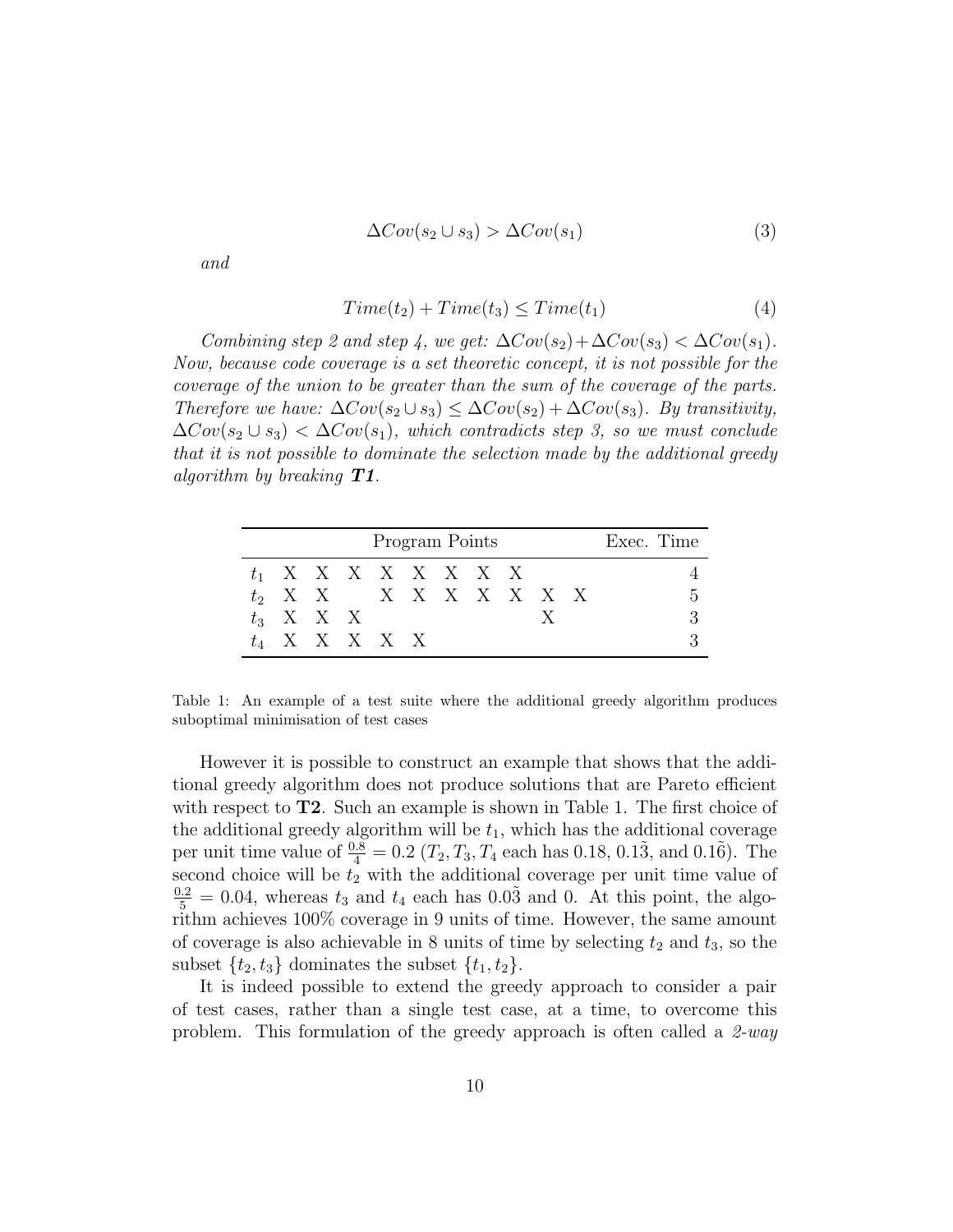greedy algorithm. Then, however, it would be possible to construct another counter-exmple that consists of a set of 3 test cases. Eventually, for  $n$  test cases, an n-way greedy approach is required to ensure its Pareto-optimality with respect to  $T2$ . However, the *n*-way greedy approach would be identical to an exhaustive search, which is not practical.

Furthermore, though the additional greedy algorithm may produce points that are Pareto efficient with respect to  $T1$ , it does not produce a complete Pareto frontier. The existence of  $t_4$  in the above example demonstrates this. According to the additional greedy algorithm, the first decision point chosen for this example would be the subset of  $\{t_1\}$ , which achieves 80% coverage in 4 units of time. The subset  $\{t_1\}$  is on the Pareto frontier because no other test case can achieve 80% coverage in 4 units of time. However, the subset of  $\{t_4\}$  is also on the Pareto frontier, because no other test case can achieve 50% coverage in 3 units of time. This point  $\{t_4\}$  on the Pareto frontier is ignored by the additional greedy algorithm. As we will see in the next subsection, this issue is important, because it is necessary to produce the most complete approximation to the Pareto frontier possible in order to exploit the relationship between multi-objective selection and prioritisation.

#### 3.3. The Relationship Between Multi Objective Selection and Prioritisation

While they are formally different concepts, test suite minimisation and test case prioritisation problems are closely related to each other. Test case prioritisation concerns the ideal ordering of a given test suite. Since it only changes the order of a given test suite, it is not capable of producing an efficient test case scheduling when the available time is shorter than the total time required by the test suite, assuming that the test suite can be executed in its entirety.

Figure 1 shows the result that the additional greedy algorithm produces with the test data shown in Table 1, along with the real Pareto frontier of the test data. If the tester applies the existing test case prioritisation techniques based on the additional greedy algorithm, the algorithm will produce an ordering of  $t_1 - t_2$  for the test cases in Table 1.

If the tester is allowed 9 units of time for the testing, it is possible to follow the ordering produced by the additional greedy algorithm;  $t_1$  is executed first, followed by  $t_2$ , at which point a final coverage of 100% is achieved in 9 units of time. However, let us suppose that the testing environment allows only 6 units of time for the testing. According to the additional greedy algorithm, the tester should fall back to the first data point,  $\{t_1\}$ , since it is not possible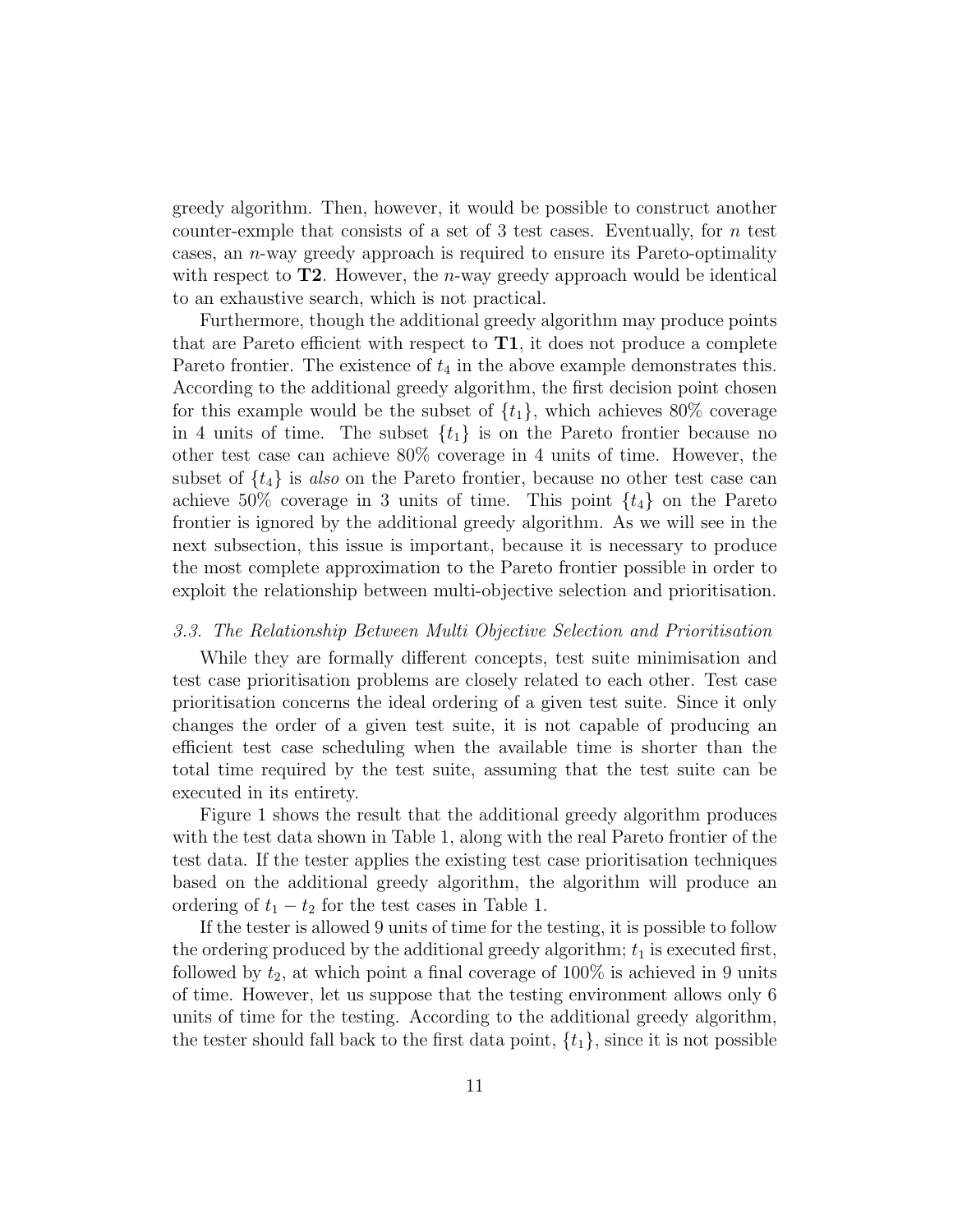

Figure 1: Comparison between the Pareto frontier and the results of the additional greedy algorithm from the test data shown in Table 1

to execute both  $t_1$  and  $t_2$  in the given time. This achieves 80% coverage in 4 units of time, but leaves 2 units of time unused. However, the Pareto frontier tells us that the subset of  $\{t_2\}$  can achieve 90% coverage in 5 units of time, making more efficient use of the given time. Similarly, it also reveals that, should the budget allow only 3 units of time, it is still possible to achieve  $50\%$  coverage by executing  $T_4$ . Furthermore, the Pareto frontier also shows us that a coverage of 100% is achievable in only 8 units of time, which is shorter than the 9 units of time predicted by the additional greedy algorithm.

Concerning the limitations of the testing environment, it is possible to consider a few different scenarios. First, it may be the case that the entire regression can be executed, regardless of the amount of time it takes. In this scenario, only prioritisation matters as the complete test suite can be executed. Second, there may be a case where the tester is given an exact amount of time available for the regression testing. The benefits of knowing the existence of  $\{t_2, t_3\}$  and  $\{t_4\}$  as candidate selections of test cases becomes clear under this scenario, where there is a cost constraint, i.e., testing budget. Prioritisation alone cannot optimise the testing process in such a situation, because it is not capable of selecting test cases. Fortunately, the Pareto efficient approach enables the tester to make an informed decision about the regression testing under such constrained scenarios. Finally, there may exist cases where the tester does not know the exact amount of time available for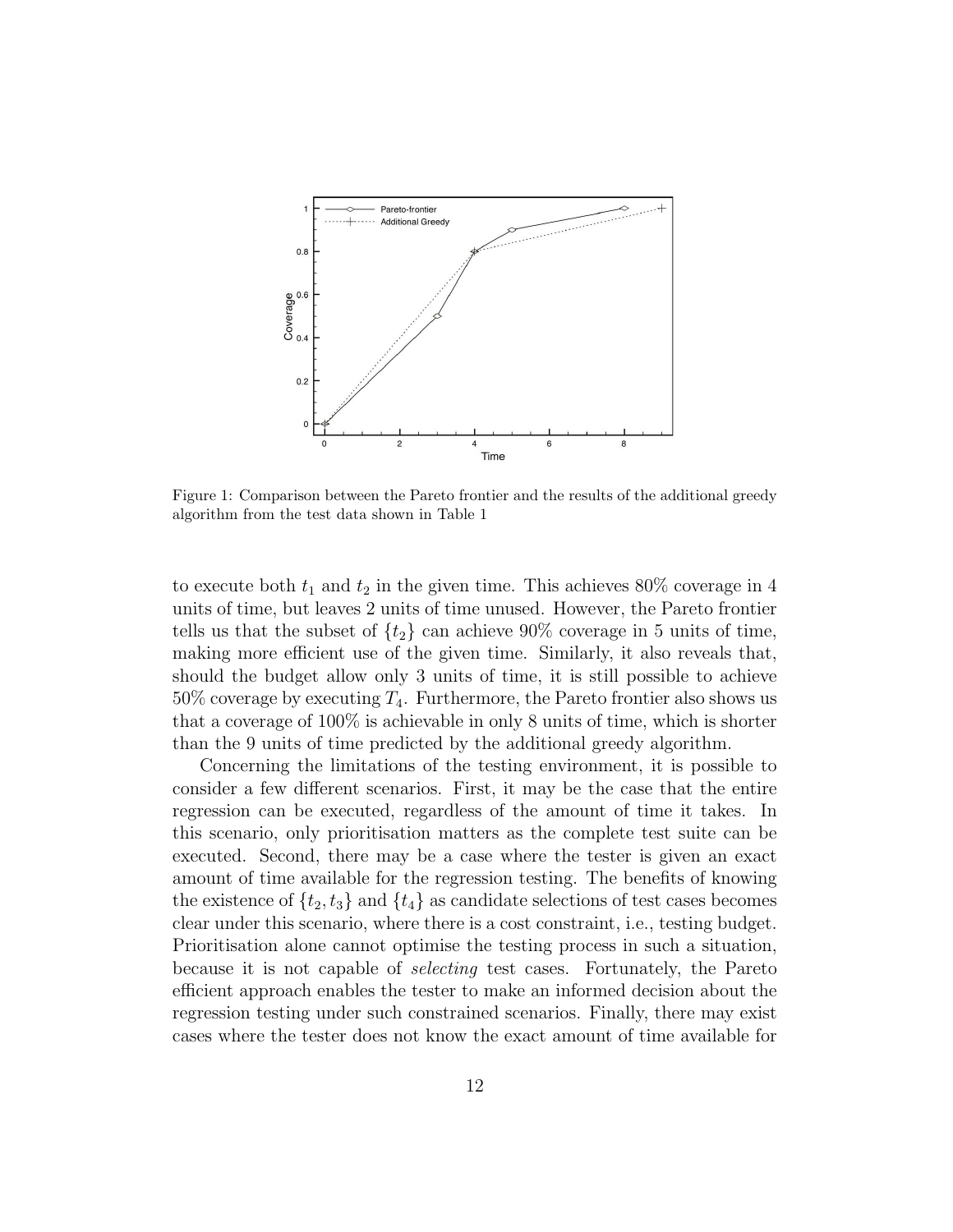the regression testing but has to cater for the possibility that testing may be stopped abruptly. In this scenario, only prioritisation matters because it seeks to maximise the early fault detection. However, the knowledge of tradeoffs between testing criteria and testing budget can still provide a valuable frame of reference when measuring the progress of testing procedure.

The second scenario discussed here is increasingly relevant because of the trend towards shorter development cycles. For example, nightly build is widely adopted in open source software development [27]. This process usually involves regression testing, which naturally needs to be completed within tight, inflexible time constraints. In order to construct an efficient test sequence under such constraints, an appropriate subset of test cases should be selected first. This subset can subsequently be prioritised in order to achieve the ideal ordering among the selected test cases. This way, test suite minimisation and test case prioritisation techniques can be used in combination in order to achieve more efficient regression testing.

## 4. Greedy Algorithm

Code coverage is a discrete and bounded concept, in a sense that there exist only a finite number of entities (i.e. statements or blocks) to *cover*. Therefore, the problem of maximising code coverage can be reformulated as a weighted set-cover problem as follows:

#### Weighted Set Cover Problem

Given: a universe  $U$  with n elements, a set S of m subsets of U with  $cost_1, \ldots, cost_m$ 

**Problem:** to find  $C$  such that  $C \subseteq S$ ,  $\bigcup_{S_i \in C} S_i = U$ , and  $\forall S' \subseteq \mathcal{S}[\bigcup_{S_i \in \mathcal{S}'} S_i = \mathcal{U} \rightarrow \sum_{S_i \in \mathcal{C}} cost_i \leq \sum_{S_i \in \mathcal{S}'} cost_i]$ 

The additional greedy algorithm is illustrated in Algorithm 1. Let  $\mathcal{U}$  be the universe,  $\{e_1, \ldots, e_n\}$ ; S the set containing  $S_1, \ldots, S_m$ , the subsets of U such that  $\bigcup_i S_i = \mathcal{U}$ ;  $cost_1, \ldots, cost_m$  the cost of each subset in S. Without loss of generality, it is assumed that there exists a subset  $S' \subset \mathcal{S}$  that covers  $\mathcal{U}$ completely. Through line (4) of Algorithm 1, the additional greedy algorithm picks  $S_i \in \mathcal{S}$  according to the density of the set,  $cost_i/|S_i - C|$ . The minimum density corresponds to the maximum *increase in coverage* per *cost* in each iteration.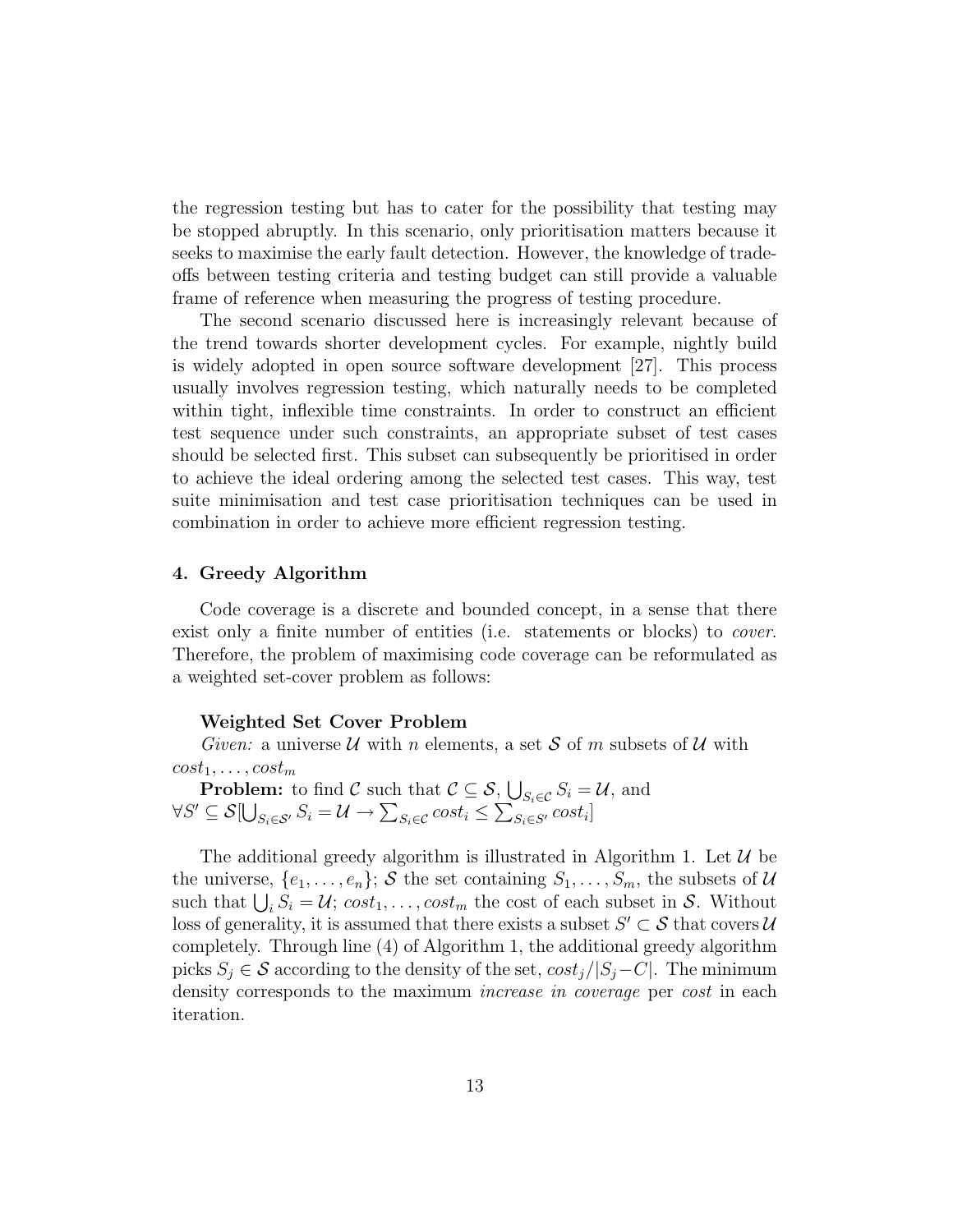Algorithm 1: Outline of additional greedy algorithm ADDITIONALGREEDY $(\mathcal{U}, \mathcal{S})$ 

- (1)  $C \leftarrow \phi$  // covered elements in U
- (2) repeat
- (3)  $j \leftarrow min_k(cost_k/|S_k C|)$
- (4) add  $S_i$  to solution

$$
(5) \qquad C = C \bigcup S_j
$$

(6) until  $C = U$ 

The set-covering problem is known to be NP-hard [28]. Fortunately, the additional greedy algorithm is also empirically known to be efficient for solving test case prioritisation problems [18]. The weighted set-cover problem is essentially a selection problem. However, the requirement in test case prioritisation, i.e. to maximise the test adequacy as early as possible, combined with the inherent nature of the algorithm, allows the greedy algorithm to simultaneously produce an efficient solution for the prioritisation problem, which is a sequencing problem.

With respect to  $T2$  in Section 3.2, it is known that the additional greedy algorithm gives an approximation ratio of  $\ln n$  [29], with n being the input size, i.e. the size of test suite in the context of the present paper. However, the theoretical analysis in Section 3.2 suggests that there exist solutions that are better than those approximated by the greedy algorithm. This paper introduces a hybrid approach that utilises both the deterministic additional greedy algorithm and a population-based multi-objective genetic algorithm in order to produce better solutions more efficiently.

### 5. Empirical Studies

This section explains the experiments conducted to explore the two and three objective formulations of the multi-objective selection problem. Section 5.1 describes subjects studied and Section 5.2 describes the objectives to be optimised. Section 5.3 describes the algorithms studied, while Section 5.4 explains the mechanisms by which these algorithms will be evaluated in the two empirical studies. Finally Section 5.5 sets out research questions.

## 5.1. Subjects

A total of 5 programs are studied in this paper: the program space from the European Space Agency, and the GNU open-source programs flex, grep,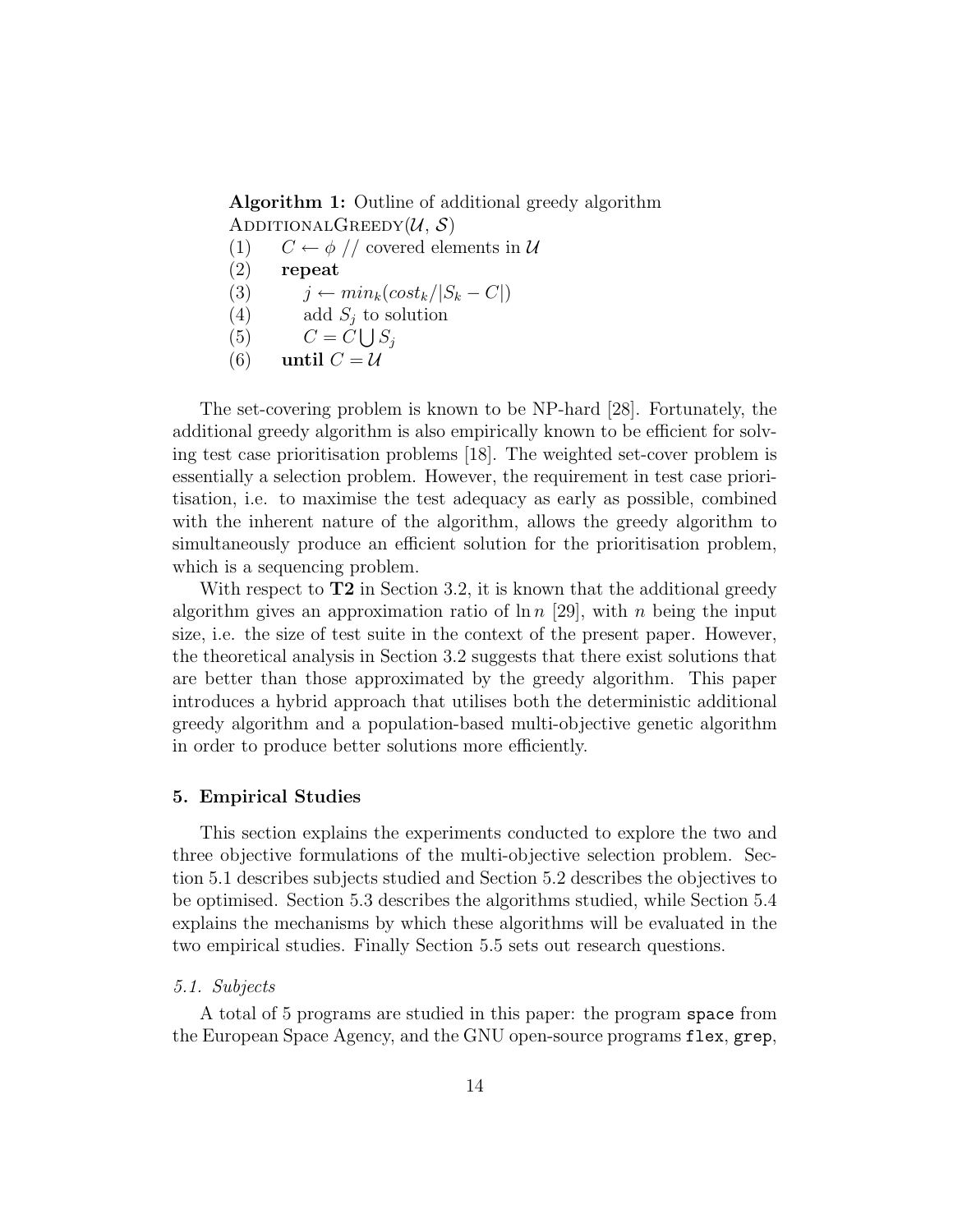gzip, and sed. These programs range from 6,199 to 19,737 lines of code, and they are all real world applications with non-trivial test suites. The software artifacts and their test suites were available from Software-artifact Infrastructure Repository (SIR) [10].

For GNU open-source programs, the largest test suite available from the archive was selected. The program space has multiple test suites; the test suite that provides the highest code coverage was selected among the available test suites. The size of the programs and their test suites are shown in Table 2.

| Program |        | Lines of code Test suite size Description |                                   |
|---------|--------|-------------------------------------------|-----------------------------------|
| flex    | 15,297 |                                           | 567 Lexical analyser              |
| grep    | 15,633 | 806                                       | Regular expression utility        |
| gzip    | 8,889  |                                           | 213 Compression tool              |
| sed     | 19,737 | 370-                                      | Non-iterative text editor         |
| space   | 6,199  |                                           | 156 European Space Agency program |

Table 2: Size of test suites and studied programs

#### 5.2. Objectives

It is not the aim of this paper to enter into a discussion concerning which objectives are more important for regression testing. We simply note that, irrespective of arguments about their suitability, coverage and fault histories are likely candidate objectives for assessing test adequacy and that execution time is one realistic measure of effort. It also should be noted that it is not the intention of the present paper to confine the test criteria to coveragebased measurements. The formulations for which the paper reports results serve to illustrate the possibilities created by a multi-objective approach.

For the two-objective formulation, statement coverage and computational cost of test cases will be used as objectives. The additional objective used in the three objective formulation is the past fault detection history. Each software artifact used in this paper has several seeded faults (taken from the data available on the SIR  $[10]$ . SIR records the test cases that reveal these faults. Using this information, it is possible to assign past fault coverage to each test case subset, corresponding to how many of the known past faults in the previous version this subset would have revealed (for the evaluation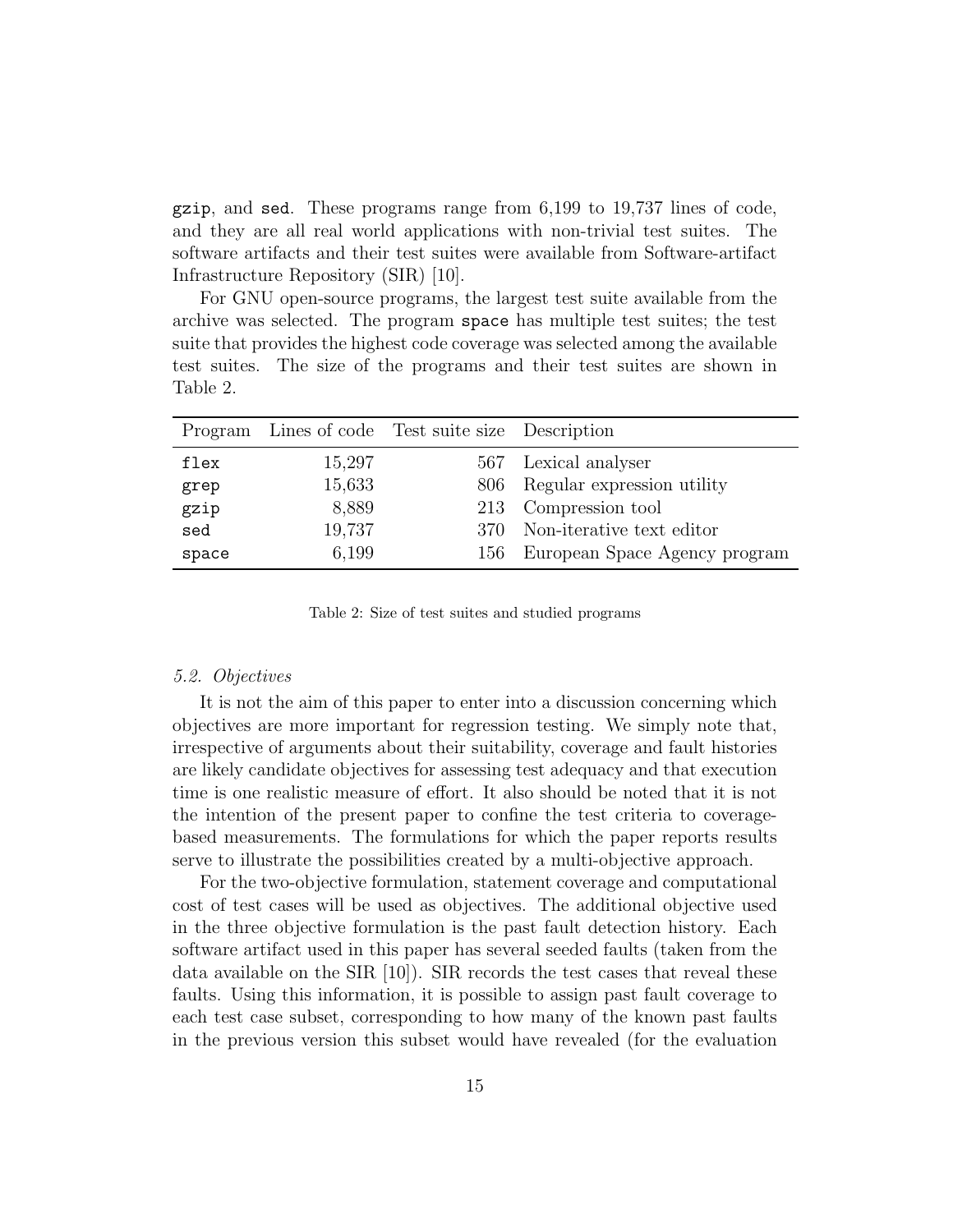of the three-objective formulation, grep was excluded because no historical fault information was available for it).

The statement level coverage information used in this paper was measured using the GNU compiler, gcc, and its profiling tool, gcov. The instrumentation is performed by gcc during compilation. The instrumented subject program produces execution-trace information with each execution, which is converted to statement level coverage information using gcov.

Physical execution time of test cases is hard to measure accurately. Measurement is confounded by many external factors; different hardware, application software and operating system. In particular, any measurement of execution time is likely to be affected by aspects of the environment unconnected to the choice of test cases. Such factors include concurrent execution, caching and other low-level processor optimisations.

In this paper we circumvent these issues by using the software profiling tool, Valgrind, which executes the program in an emulated, virtual CPU [30]. The computational cost of each test case was measured by counting the number of virtual instruction codes executed by the emulated environment. Valgrind was created to allow just this sort of precise and unequivocal assessment of computational effort; it allows us to argue that these counts are directly proportional to the cost of the test case execution.

## 5.3. Algorithms

#### 5.3.1. Hybrid Multi-Objective Algorithm

Population-based genetic algorithms are inherently well-suited to multiobjective optimisation problems because of their ability to retain multiple solutions. In this paper NSGA-II is used. NSGA-II is a multi-objective genetic algorithm developed by Deb et al. [9]. It produces a group of solutions that collectively form the final state of the Pareto-frontier when the algorithm terminates. NSGA-II is based on elitism, which means that, unless better solutions are found, the *best-so-far* solutions are always retained.

NSGA-II differs from normal genetic algorithms in two major aspects. First, selection of individual solutions for the next generation is based on Pareto optimality. NSGA-II uses an algorithm called fast-nondominated sorting, which classifies individual solutions into different dominance levels. For example, solutions on the current Pareto-frontier get assigned dominance level of 0. Then, after taking these solutions out, fast-nondominated sorting calculates the Pareto-frontier of the remaining population; solutions on this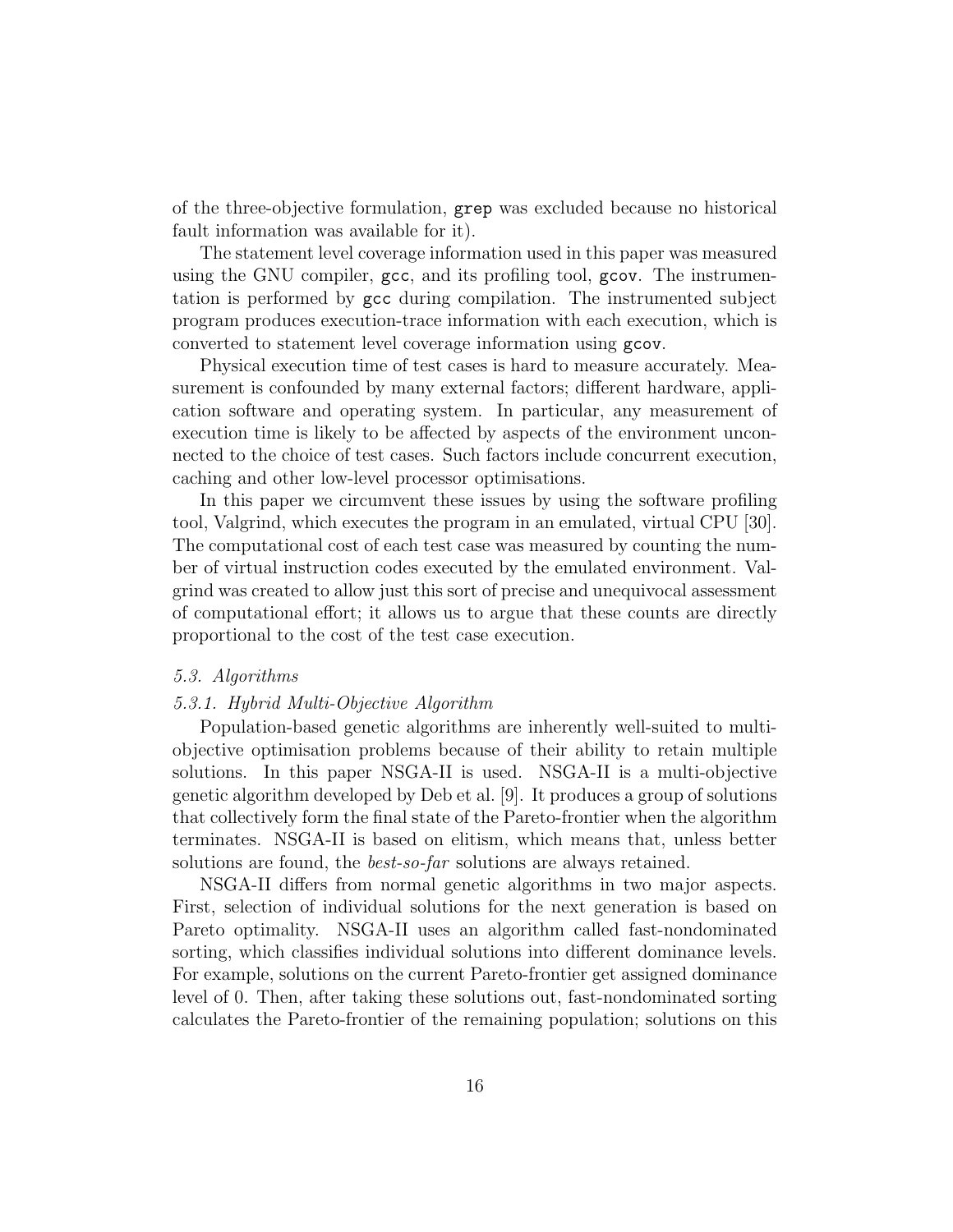Algorithm 2: Outline of the main loop for NSGA-II

NSGA-II-MAIN-LOOP(Generation counter,  $t$ , Parent population,  $P_t$ , Children population,  $Q_t$ , Population size,  $N$ )

 $(1)$   $R_t \leftarrow P_t \cup Q_t$ (2)  $\mathcal{F} \leftarrow$  FAST-NONDOMINATED-SORT $(R_t)$ (3)  $P_{t+1} \leftarrow \emptyset$  and  $i \leftarrow 1$ (4) repeat (5) CROWDING-DISTANCE-ASSIGNMENT $(\mathcal{F}_i)$ (6)  $P_{t+1} \leftarrow P_{t+1} \cup \mathcal{F}_i$ (7)  $i \leftarrow i + 1$ (8) until  $|P_{t+1}| + |\mathcal{F}_i| \leq N$ (9)  $Sort(\mathcal{F}_i, \prec_n)$  $(10)$   $P_{t+1} \leftarrow P_{t+1} \cup \mathcal{F}_i[1:(N-|P_{t+1}|)]$ (11)  $Q_{t+1} \leftarrow \text{MAKE-NEW-POPULATION}(P_{t+1})$  $(12)$   $t \leftarrow t+1$ 

second frontier get assigned dominance level of 1, and so on. The dominance level becomes the basis of selection of individual solutions for the next generation.

The second difference concerns the concept of crowding distance. When NSGA-II has to select one out of two individual solutions with the same dominance level, it relies on the crowding distance to make the selection. Intuitively, the crowding distance of an individual solution is the normalised sum of distances from other individuals with respect to each objective. An individual with higher crowding distance is located in the part of the solution space that is sparsely populated. In order to obtain wider Pareto-frontiers, NSGA-II rewards individuals with higher crowding distance when the dominance level is the same. In the context of test suite minimisation under cost-constraints, it means that the algorithm seeks to produce a higher variety of decision points that correspond to different testing budgets.

Algorithm 2 presents a top-level outline of the main loop of NSGA-II. In line  $(2)$ , FAST-NONDOMINATED-SORT $($ ) assigns dominance level to individuals. In the loop that spans from line (4) to (8), the algorithm adds as many non-dominated frontiers (i.e. sets of solutions with the same dominance level) as possible to the next generation. Any remaining slots in the next generation are filled in according to the descending order of crowding distance in line (9) and (10).

The present paper utilises a variant of the basic NSGA-II, called Hybrid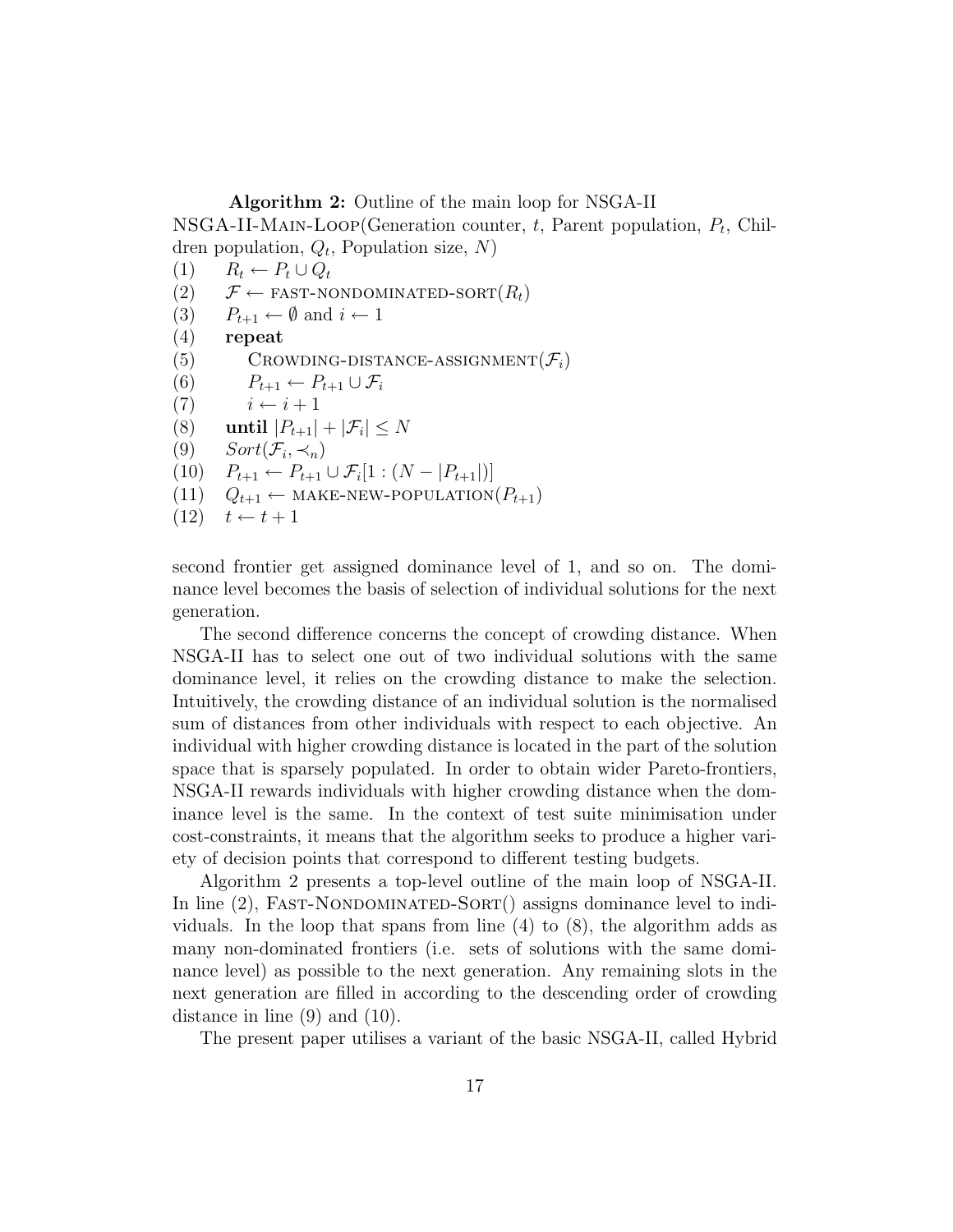NSGA-II (HNSGA-II). The additional greedy algorithm is known to produce an efficient approximation to the set cover problem [29], but Section 3.2 also shows that there can exist solutions that are better than those found by the greedy algorithm. Therefore, it is natural to complement the additional greedy algorithm with NSGA-II by taking the results from the additional greedy algorithm as the initial population, which is how HNSGA-II works. Thanks to elitism, the approximation produced by the additional greedy algorithm will be discarded only when more efficient solutions are found. Additionally, HNSGA-II also includes the same number of random solutions as the number of solutions produced by the additional greedy algorithm in order to guarantee a certain level of diversity in the initial population.

HNSGA-II algorithm was executed 20 times for each subject program in order to account for their inherent randomness. HNSGA-II uses single-point crossover and bit-flip mutation. Crossover rate and mutation rate were set to 0.1. Because of the hybrid approach to the initial population, HNSGA-II uses different population size and maximum fitness evaluation count for each subject programs, which is shown in Table 3.

|       |     | Program Population size Max. fitness evaluation |
|-------|-----|-------------------------------------------------|
| flex  | 92  | 9,200                                           |
| grep  | 154 | 15,400                                          |
| gzip  | 42  | 4,200                                           |
| sed   | 64  | 6,400                                           |
| space | 232 | 23,200                                          |

Table 3: HNSGA-II Configurations for Subject Programs

### 5.3.2. Greedy Algorithms

Two Greedy Algorithms were also implemented. For the two-objective formulation, a cost cognizant version of the additional greedy algorithm was implemented. For the three objective formulation, code coverage, fault coverage and execution time were combined by taking the weighted sum of [code coverage per unit time] and [fault coverage per unit time] using the classical weighted-sum approach. With M different objectives,  $f_i$  with  $i = 1, 2, \ldots, M$ , the weighted-sum approach calculates the single-objective,  $f'$ , as follows: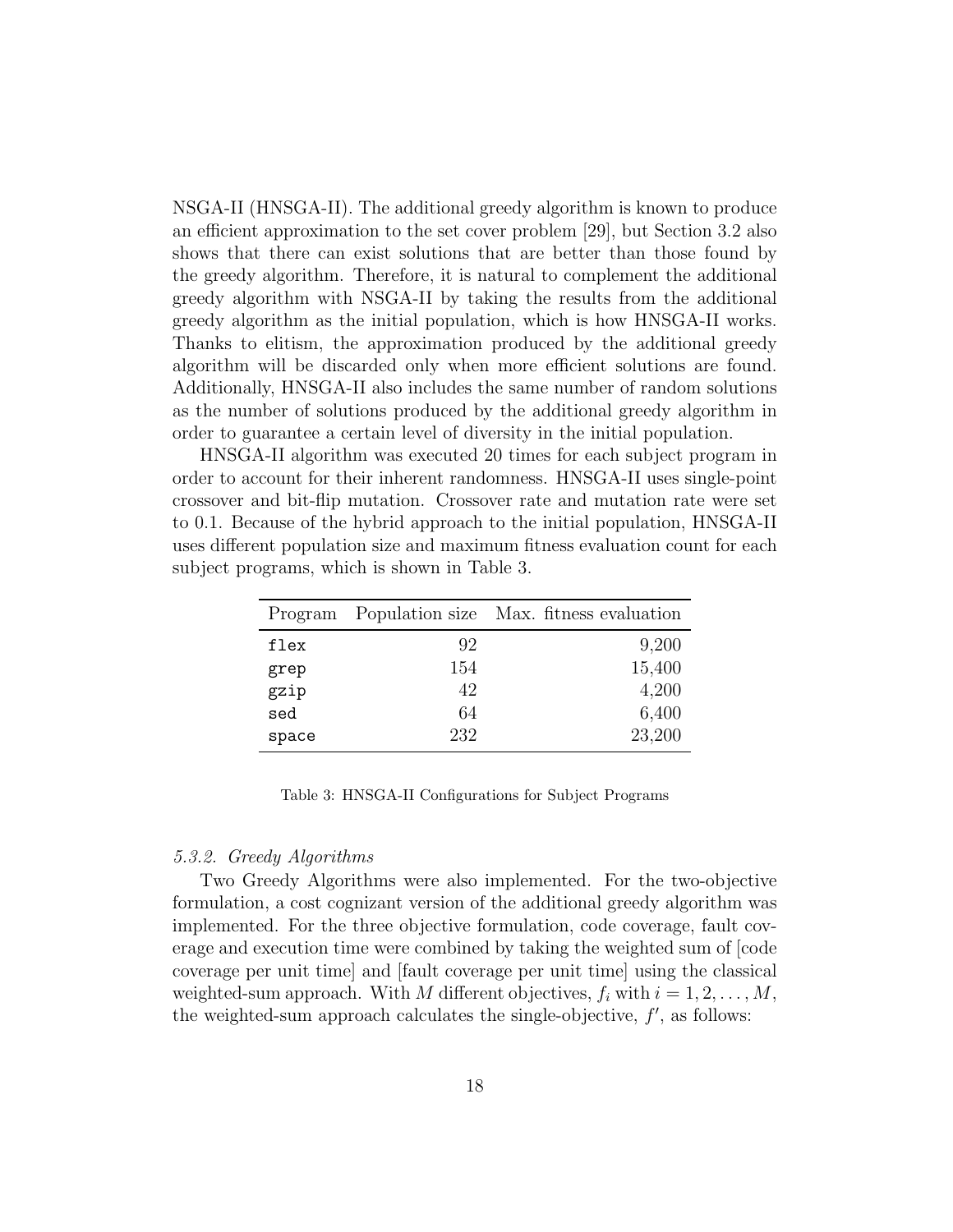$$
f' = \sum_{i=1}^{M} (w_i \cdot f_i), \sum_{i=1}^{M} w_i = 1
$$

Both the additional code coverage per unit time and additional past fault coverage per unit time were combined using coefficients of 0.5 and 0.5, thereby giving equal weighting to each objective.

#### 5.4. Evaluation Mechanisms

The difficulty of evaluating Pareto frontiers lies in the fact that the absolute frame of reference is the *real* Pareto frontier, which, by definition, is impossible to know a priori. Instead, a reference Pareto frontier can be constructed and used when comparing different algorithms with respect to the Pareto frontiers that they produce. The reference frontier represents the hybrid of all approaches, combining the best of each. It is one of the advantages of Pareto optimality that results for various approaches can be combined in this way.

More formally, let us assume that we have  $N$  different Pareto frontiers,  $P_i$  with  $i = 1, 2, \ldots, N$ . A reference Pareto frontier,  $P_{ref}$ , can be formulated as follows. Let P' be the union of all  $P_i$  with  $i = 1, 2, ..., N$ . Then:

$$
P_{ref} \subset P', (\forall p \in P_{ref})(\nexists q \in P')(q \succ p)
$$

For all the programs, the reference Pareto-frontier was produced by combining the result of the additional greedy algorithm and the multiple executions of HNSGA-II.

One of the methods to compare Pareto frontiers is to look at the number of solutions that are not dominated by the reference Pareto frontier. By definition,  $P_{ref}$  is not dominated by any of the N different Pareto frontiers, because it consists of the best parts of the different Pareto frontiers. However, each of N different Pareto frontiers may be partly dominated by  $P_{ref}$ . Therefore, these N different Pareto frontiers can be compared with each other by counting the number of solutions that are not dominated by  $P_{ref}$  in each Pareto frontier.

Another meaningful measurement is the size of each Pareto frontier. Achieving larger Pareto frontiers is one of the important goals of Pareto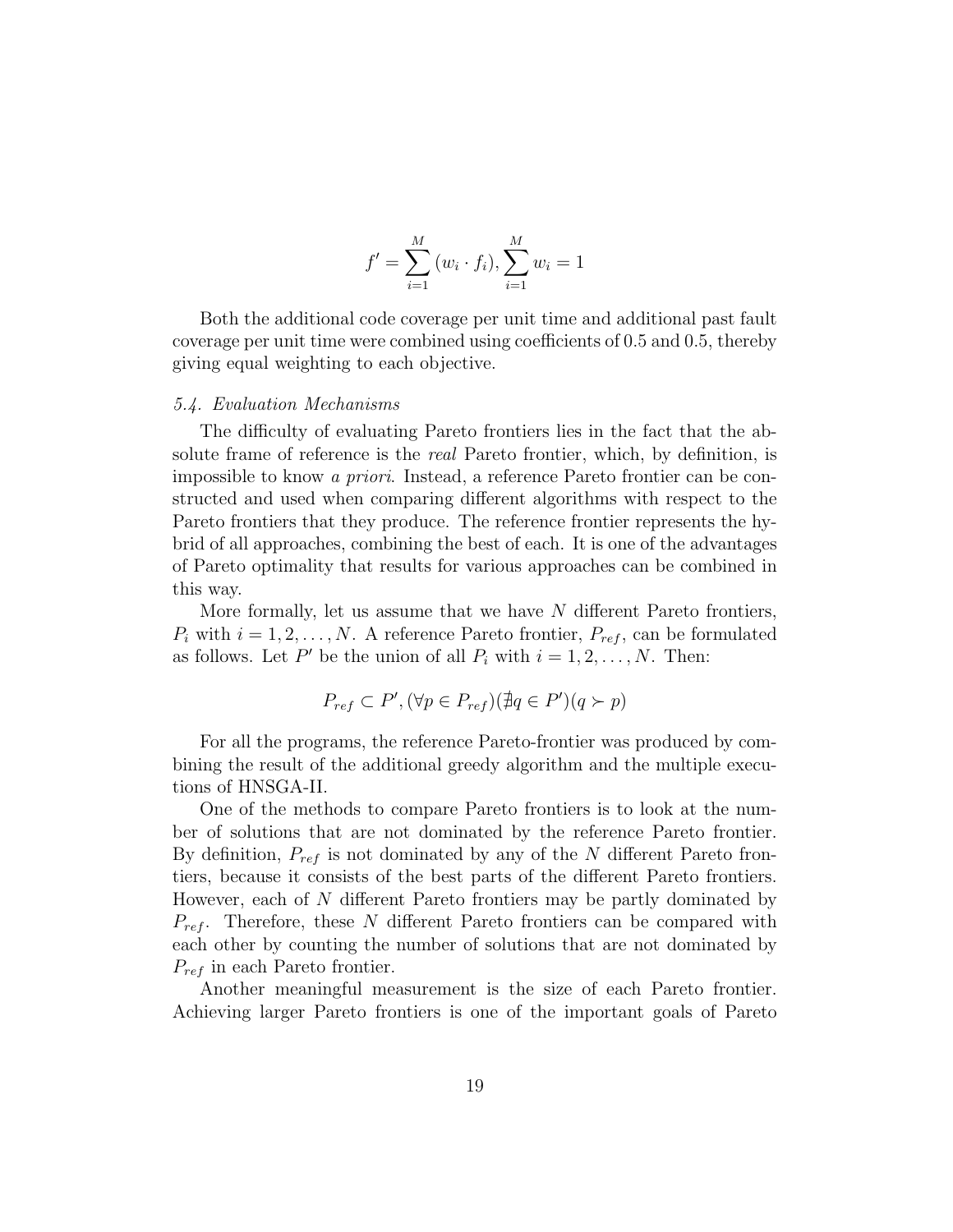optimisation. This is particularly of concern in engineering application, because a larger Pareto frontier means a larger number of alternatives available to the decision maker.

Both the number of non-dominated solutions and the size of Pareto frontiers were measured and statistically analysed in this paper using an onesided Wilcoxon signed-rank test. The Wilcoxon signed-rank test is a nonparametric hypothesis test that does not require any assumption on the parametric distribution of the samples. It tests the null hypothesis that the means of two normally distributed groups are equal. In the context of this paper, the null hypothesis is that with two different algorithms, the mean values of the size of Pareto frontiers and the number of solutions that are not dominated by the reference Pareto frontier are equivalent. For these tests the  $\alpha$ level was set to 0.95. Significant  $p - values$  suggest that the null hypothesis should be rejected in favour of the alternative hypothesis, which states that one of the algorithm produces a larger Pareto frontier or a larger number of non-dominated solutions.

#### 5.5. Research Questions

This paper aims to provide empirical evidence to answer the four research questions stated below. RQ1 concerns whether the use of the hybrid multiobjective optimisation technique can be validated by identifying solutions that cannot be found by single-objective greedy approach.

RQ1: Do the situations theoretically predicted in Section 3.2 arise in practice? That is, does there exist a situation in which the Pareto efficient approach can provide the tester with additional information, either by finding solutions that achieve identical coverage in less time or by producing additional points on the Pareto-frontier?

If the answer to  $\text{RQ1}$  is positive, i.e. if solutions formally identified as theoretically possible in Section 3.2 actually exist in practice, by definition of the elitism in the hybrid algorithm guarantees improved results. RQ2 and RQ3 concern how much improvement can be observed and at what cost. Improvements are measured by the contribution to the reference frontier as described in Section 5.4. The costs of improvement are evaluated by the execution time of optimisation algorithms.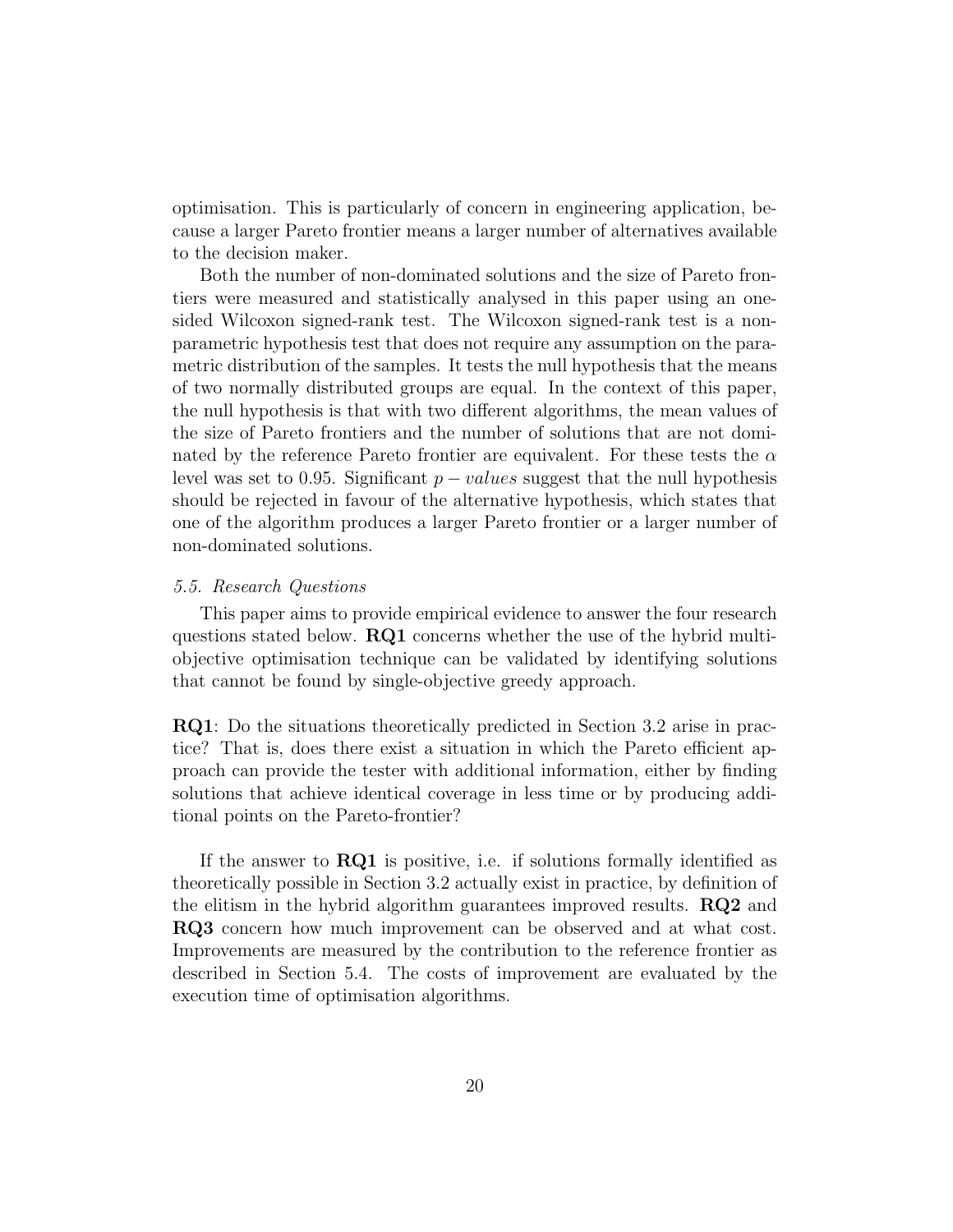RQ2: How much improvement, in terms of the number of non-dominated solutions, do the greedy and the hybrid algorithm produce for the 2-objective formulation? What is the cost of the improvement?

RQ3: How much improvement, in terms of the number of non-dominated solutions, do the greedy and the hybrid algorithm produce for the 3-objective formulation? What is the cost of the improvement?

Finally, RQ4 concerns the potential insights that can be obtained by performing the multi-objective optimisation of test suite minimisation.

RQ4: What can be said about the shape of the Pareto frontiers, both approximated and optimal? What insights do they reveal concerning the tester's dilemma as to how to balance the trade-offs between objectives?

The first three research questions will be answered quantitatively using the approaches described in Section 5.4. The last research question is more qualitative in nature.

## 6. Results and Analysis

The results for the 2-objective formulation for the five different subjects are shown in Figure 2. The figures are provided for illustration and qualitative evaluation only. For complete quantitative data, see Table 4. Plotted data-points for the reference Pareto-frontier and the additional greedy algorithm represent the entire respective results. With HNSGA-II, a single execution out of 20 executions was chosen for each subject program, in order to increase the readability. The variance in its complete results over 20 runs can be seen in Table 4.

The results provide a positive answer to  $RQ1$ ; the results for flex and gzip show that HNSGA-II is capable of finding solutions that are not found by the additional greedy algorithm. For both programs, the groups of datapoints on the right end, produced by the additional greedy algorithm, indicate that after a certain point a large amount of computational resource is required in order to cover the remaining small amount of the program. However, the intermediate data-points produced by HNSGA-II suggest that it is still possible to increase the coverage without requiring the same amount of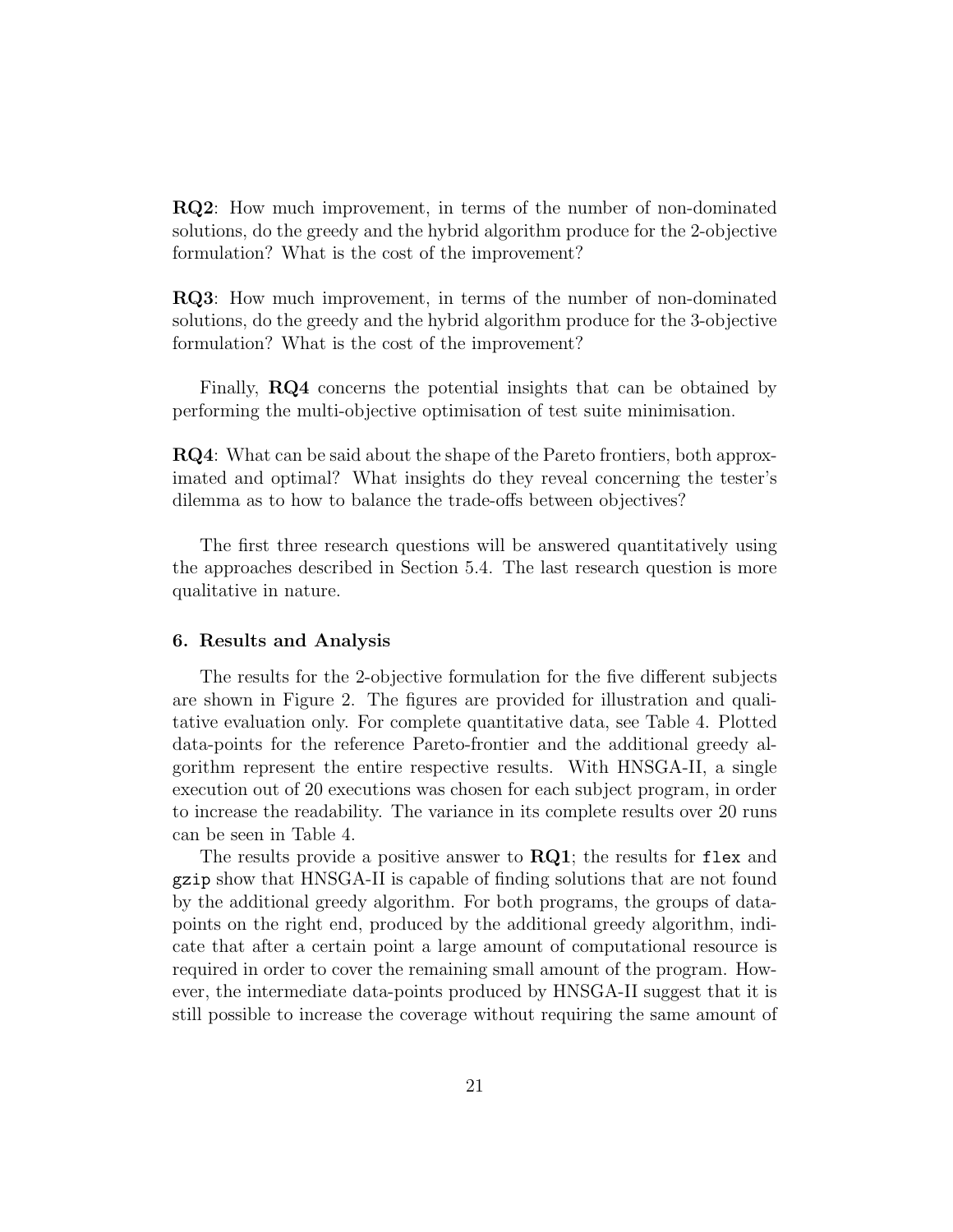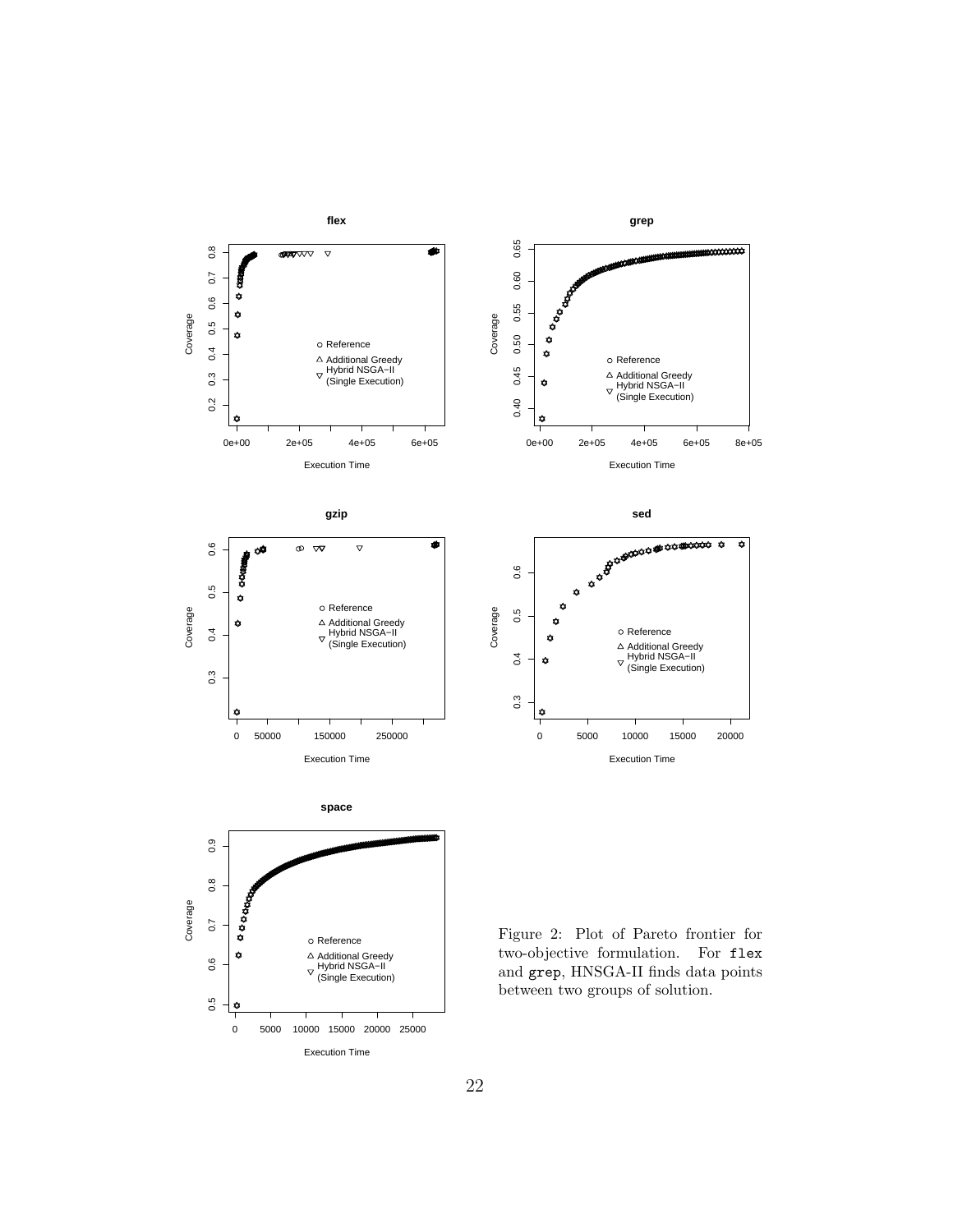resource. In a testing environment with limited resource, these data-points may provide important alternatives to the tester.

While it is difficult to read from the plotted graphs, Table 4 shows that some of the solutions produced by the additional greedy algorithm for flex and gzip are dominated by HNSGA-II with statistical significance. Note that, for HNSGA-II, all solutions found by the algorithm are by definition non-dominated because of the elitism; therefore, we only present the number of non-dominated solutions,  $n_{ND}$ , and do not record the size of the Paretofrontier separately. For these programs, the size of the reference frontier is larger than the number of non-dominated solutions produced by the additional greedy algorithm, implying that HNSGA-II produced and contributed solutions that dominate some of those produced by the additional greedy.

Apart from the additional solutions found for flex and gzip, the Paretofrontiers produced by HNSGA-II are largely non-dominated by the reference frontier, suggesting that HNSGA-II succeeds at finding the solutions on the reference frontier. It is noticeable that, with grep, sed and space, none of the solutions produced by the additional greedy algorithm is dominated by the reference frontier, meaning that HNSGA-II was not able to improve on these solutions. This suggests that the results may indeed be close to the optimal Pareto-frontier. Combined with  $RQ1$ , this answers  $RQ2$  by showing the existence of additional solutions on Pareto-frontier. The approximations produced by the additional greedy algorithm are close to the optimal solution. However, the hybrid approach complements the approximations by finding intermediate solutions that cannot be found by the additional greedy algorithm.

Figure 3 shows the results for the three objective formulation. The 3D plots display the solutions produced by the weighted-sum additional greedy algorithm and HNSGA-II. The intermediate points that were found by HNSGA-II in two-objective formulation are still present in the 3D plot, showing that HNSGA-II is capable of improving upon the solutions produced by the additional greedy algorithm in three-objective formulation as well. Table 5 also shows that HNSGA-II contributes solutions that dominate those produced by the additional greedy algorithm in programs flex, gzip and space with statistical significance. Let us also note that, while it fails to gain statistical significance, the result for sed consistently produce higher  $\bar{n}_{ND}$  values than  $n_{ND}$  values by the additional greedy. These results provide a positive answer to RQ3.

In order to provide a more concrete quantitative analysis of the answers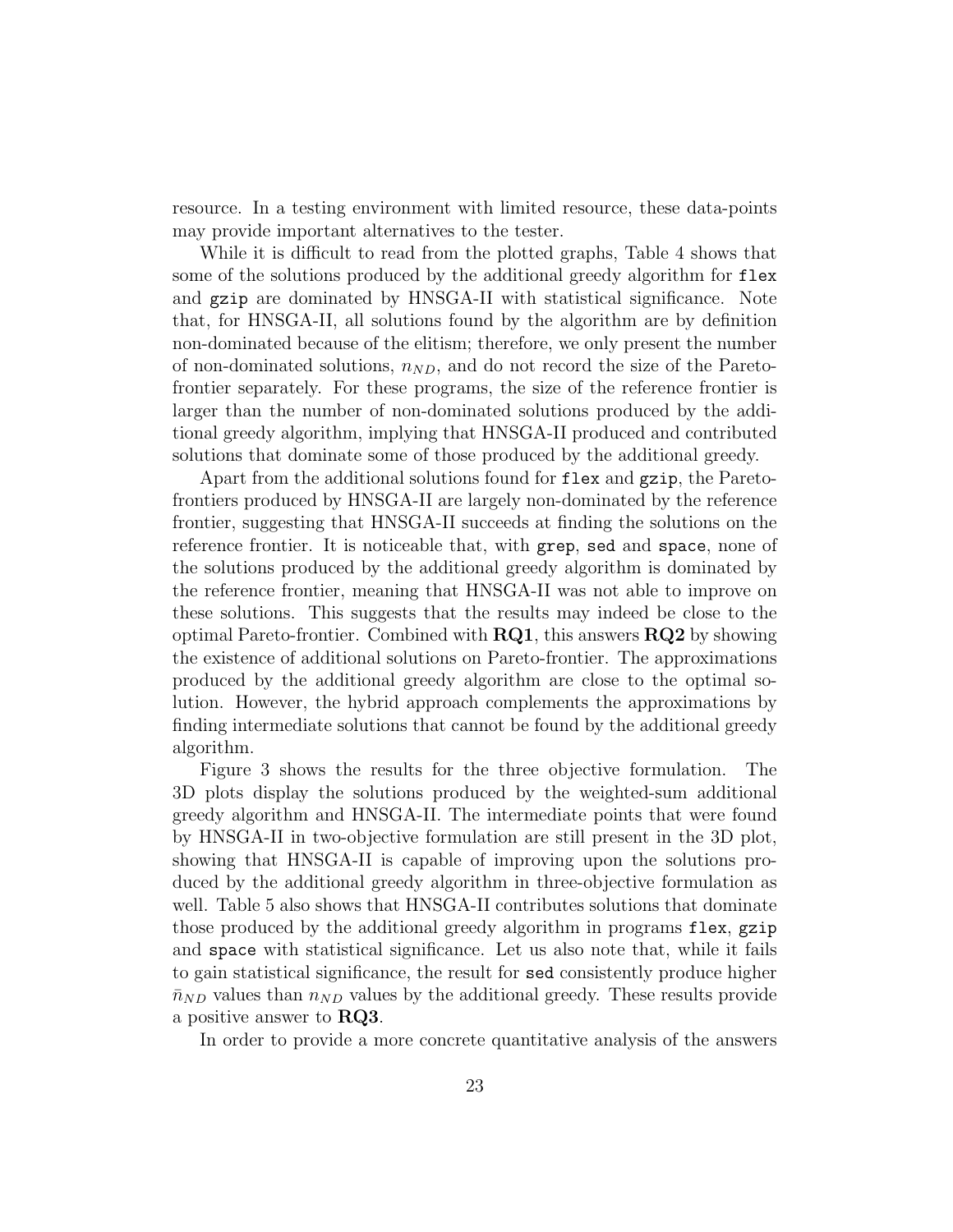

Figure 3: Plots of Pareto frontier for three objective formulation. Programs with faulthistory show an elbow-point where the rates of both coverages change.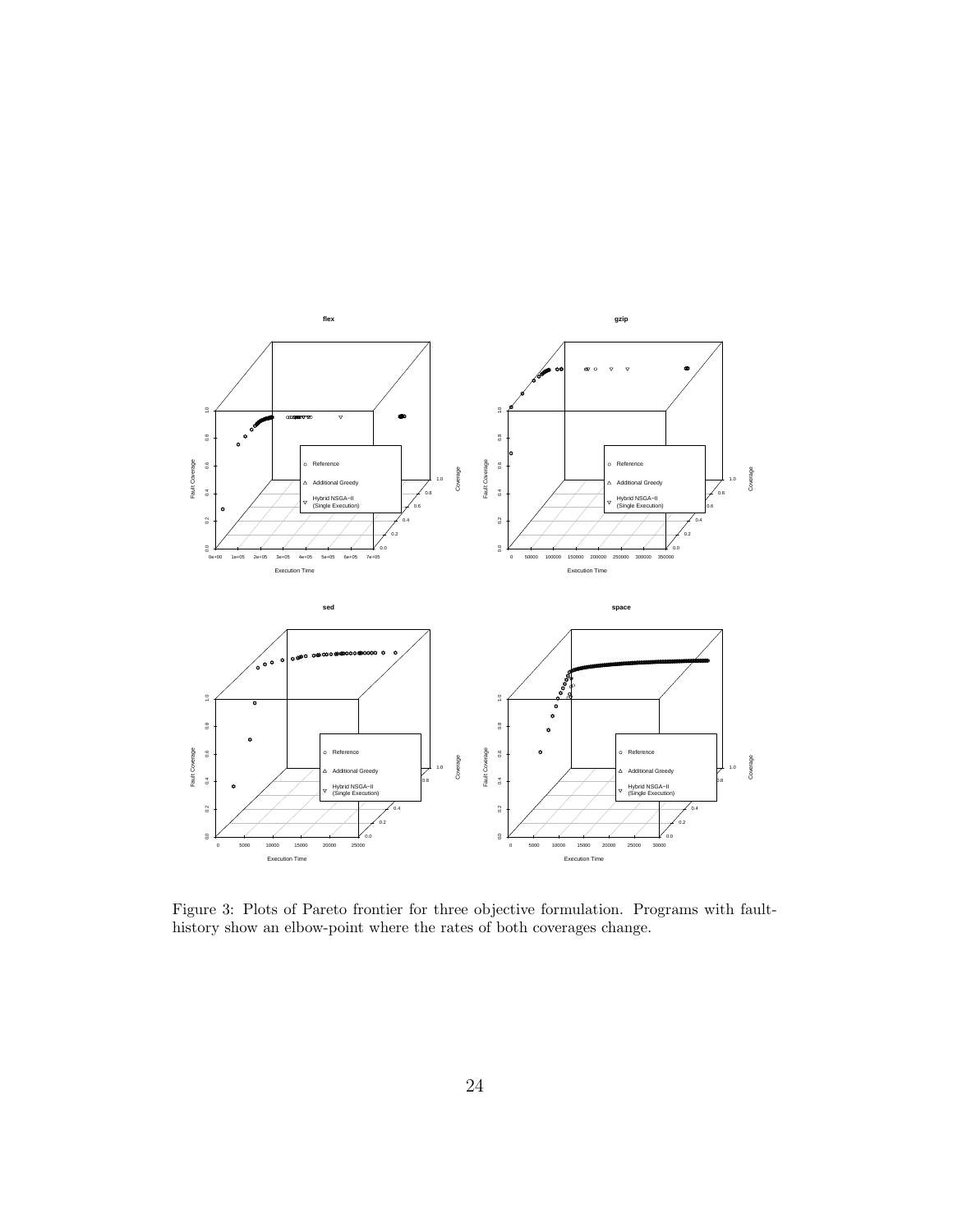| 2 Objectives |           |      |            |          |               |                  |  |
|--------------|-----------|------|------------|----------|---------------|------------------|--|
| Program      | Reference |      | Add.Greedy | HNSGA-II |               |                  |  |
|              | Size      | Size | $n_{ND}$   | $n_{ND}$ | $\sigma_{ND}$ | $\boldsymbol{p}$ |  |
| flex         | 52        | 46   | 46         | 51.80    | 1.58          | $3.6x10^{-9}$    |  |
| grep         | 77        | 77   | 77         | 77       | $\theta$      | 1.0              |  |
| gzip         | 23        | 21   | 20         | 23.60    | 1.05          | $3.2x10^{-9}$    |  |
| sed          | 32        | 32   | 32         | 32       | $\theta$      | $1.0\,$          |  |
| space        | 116       | 116  | 116        | 116      | $\mathbf{0}$  | 1.0              |  |

Table 4: The statistical analysis of the results for two-objective formulation. The average size of Pareto-frontiers for flex and gzip, which is larger than those of the additional greedy algorithm, reflects the findings of the intermediate solutions for those programs shown in Figure 2. Also, only 108 of 116 solutions provided by the additional greedy for space are non-dominated by the reference frontier, implying that 8 of its solutions were dominated by the solutions produced by HNSGA-II.

to RQ2 and RQ3, we compare the results obtained using tests for statistical significance. In two-objective formulation, HNSGA-II consistently produces Pareto-frontiers of the same size as the additional greedy algorithm for grep, sed and space. It also produces larger Pareto-frontier than the additional greedy algorithm for flex and gzip; the observed  $p - values$  for the comparison of the frontier size are significant at the 95% level. The additional solutions produced by HNSGA-II for flex and gzip are the intermediate solutions we have observed in the plotted graphs.

For grep, sed and space, HNSGA-II consistently produces the same number of non-dominated solutions  $(\bar{n}_{ND})$  as the additional greedy algorithm. The observed  $p-value$  for flex and gzip, however, *accepts* the alternative hypothesis at 95% significance level, which means HNSGA-II has produced larger numbers of non-dominated solutions for these subject programs.

In three-objective formulation, HNSGA-II constantly produces Paretofrontiers of a size larger than that of the additional greedy algorithm for sed (i.e.  $\bar{n}_{ND} = 35$  compared to  $n_{ND} = 33$ ). While the result fails to gain statistical significance, it shows that HNSGA-II improved upon the result from the additional greedy algorithm. For flex, gzip and space, the observed p-values are significant at the 95% level, resulting in the acceptance of the alternative hypothesis (i.e. HNSGA-II produces larger number of nondominated solutions than the additional greedy).

Turning to the last research question,  $\mathbf{R}\mathbf{Q4}$ , a more qualitative analysis is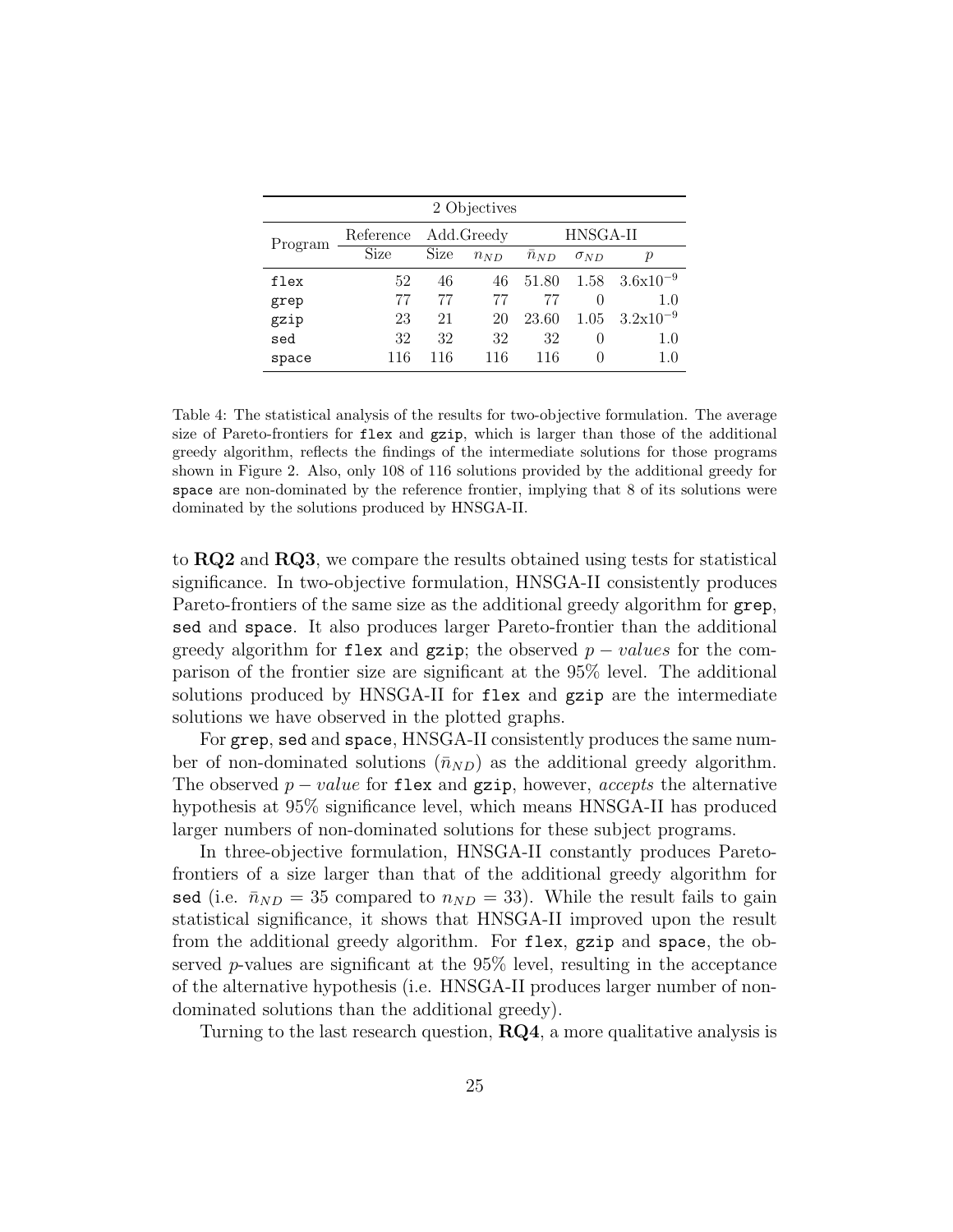

Figure 4: Two-dimensional projections of Figure 3 for flex and gzip. It can be observed that the fault coverage is often maximised before the statement coverage is fully maximised.

required. This is made possible by the visualisations of the solutions plotted in Figures 2 and 3, as well as the two-dimensional projections in Figure 4 and 5. In two-objective formulation, it is noticeable that all the programs share similar shape of Pareto-frontier with an *elbow point* where the rate of increase in the coverage changes abruptly. Such elbow points are considered important in the study of Pareto optimality. They indicate points of particular interest where the balance of trade offs inherent in the objectives changes.

With flex and gzip, the changes are even more extreme in a sense that the rightmost end of the plot is separated from the rest of the solutions. This change of the increase rate and the resulting flat tail may suggest a general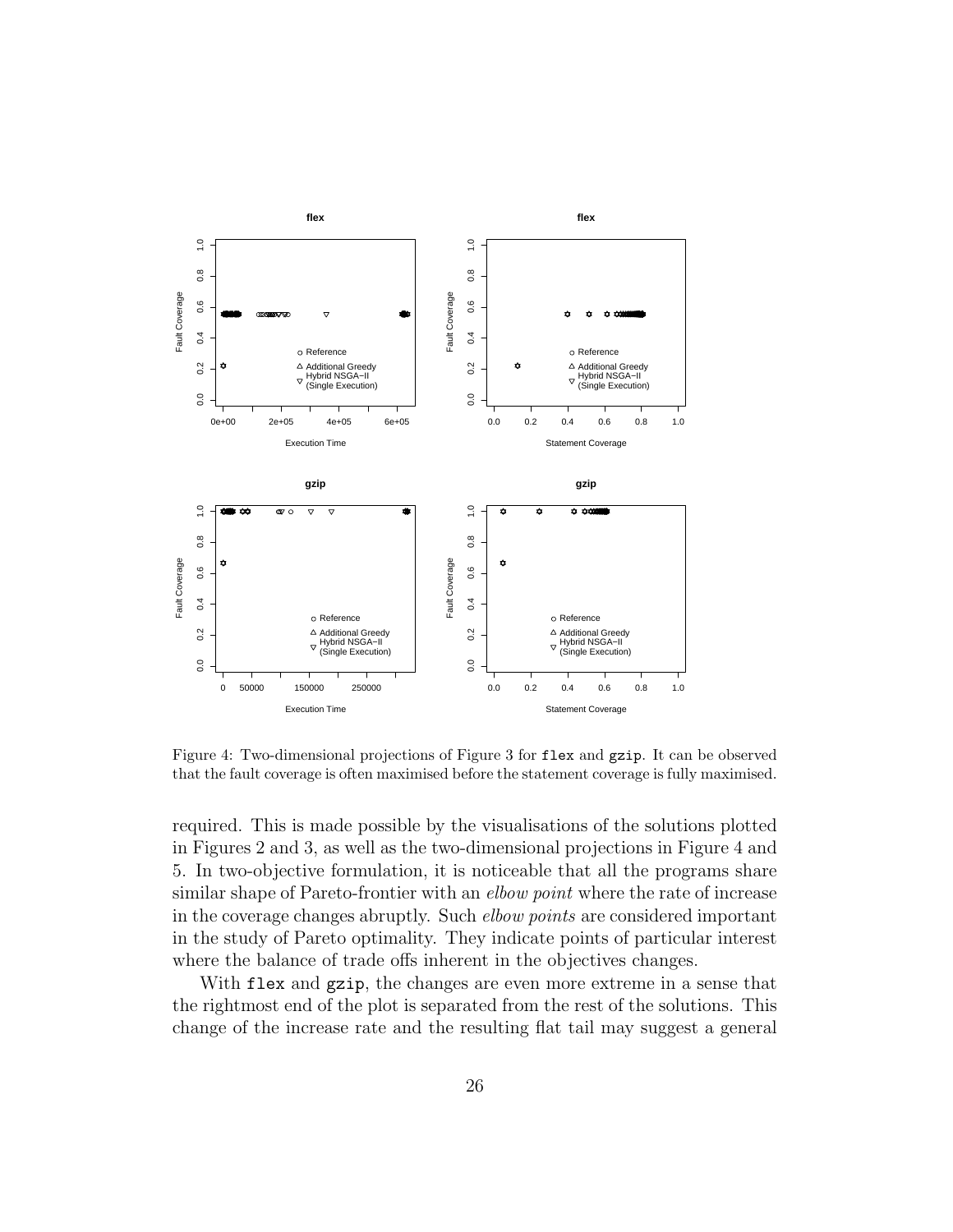

Figure 5: Two-dimensional projections of Figure 3 for sed and space. It can be observed that the fault coverage is often maximised before the statement coverage is fully maximised.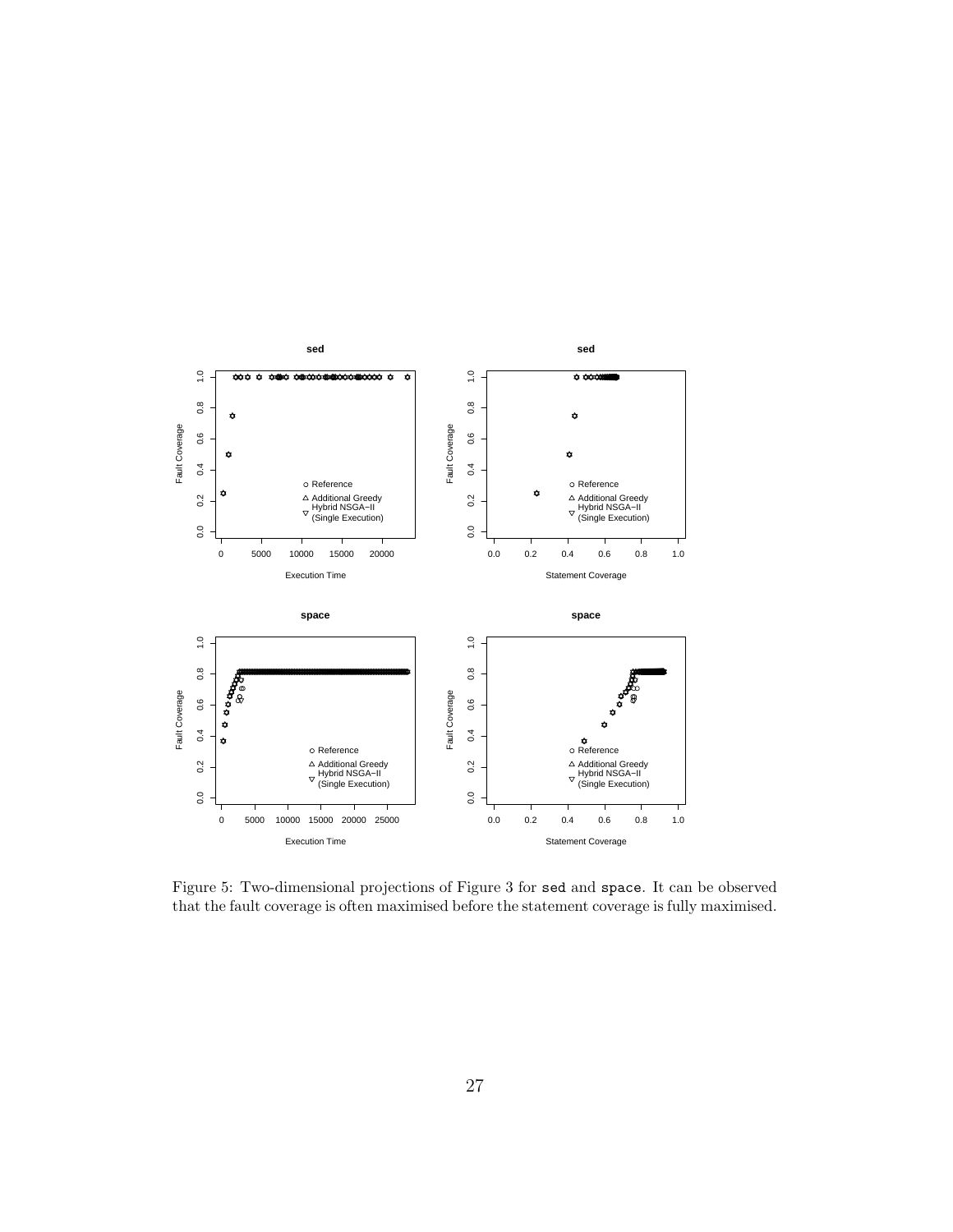| 3 Objectives |                      |      |          |                |                  |                  |  |
|--------------|----------------------|------|----------|----------------|------------------|------------------|--|
| Program      | Reference Add.Greedy |      |          | HNSGA-II       |                  |                  |  |
|              | Size                 | Size | $n_{ND}$ | $\bar{n}_{ND}$ | $\sigma_{ND}$    | $\boldsymbol{p}$ |  |
| flex         | 52                   | 46   | 45       | 53.55          | 1.79             | $3.6x10^{-9}$    |  |
| gzip         | 25                   | 22   | 22       | 25.35          | 0.87             | $2.9x10^{-9}$    |  |
| sed          | 35                   | 35   | 33       | 35             | $\left( \right)$ | 1.0              |  |
| space        | 121                  | 115  | 99       | 115.35         | 0.81             | 0.042            |  |

Table 5: The statistical analysis of the results for three-objective formulation. For flex and gzip, HNSGA-II still retain the intermediate solutions found in two-objective formulation, resulting in wider Pareto-frontier than the additional greedy algorithm.

relation between the code coverage and the computational cost, implying that there only exist a certain part of the software that is relatively inexpensive to cover. It is also interesting that the similarity in the shape of Paretofrontier is shared across programs with incomplete test suites with less-thanoptimal total coverage (flex, grep, gzip, sed) and the program with a rather complete test suite (space).

In three-objective formulation, there still exist elbow points in all program. More interestingly, the change in the increase rate does not only involve coverage vs. execution time, but fault coverage vs. code coverage as well, which is particularly evident in the case with sed. It is observed that once past the elbow point, the past fault detection rate rarely increases while the code coverage still increaes. These results provide evidence to suggest that the faults seeded into these programs under controlled environment is rather concentrated within parts of the software that is relatively inexpensive to cover. However more data is required to see whether this phenomenon is specific to the set of programs we have chosen to study in the present paper, or whether it is generic to test case.

Another important observation is that the weighted-sum greedy algorithm performs very well, despite the known fact that it does not necessarily cope well with multi-objective optimisation problems. This provide evidence to suggest that, within the program studies in the paper, there may exist a strong correlation between the code coverage and the past fault coverage. However, it is subject to debate whether the code coverage subsumes the fault coverage, and more data is required to see whether this is a generic tendency between two coverage concepts.

Table 6 contains the average execution time of each algorithm. The ex-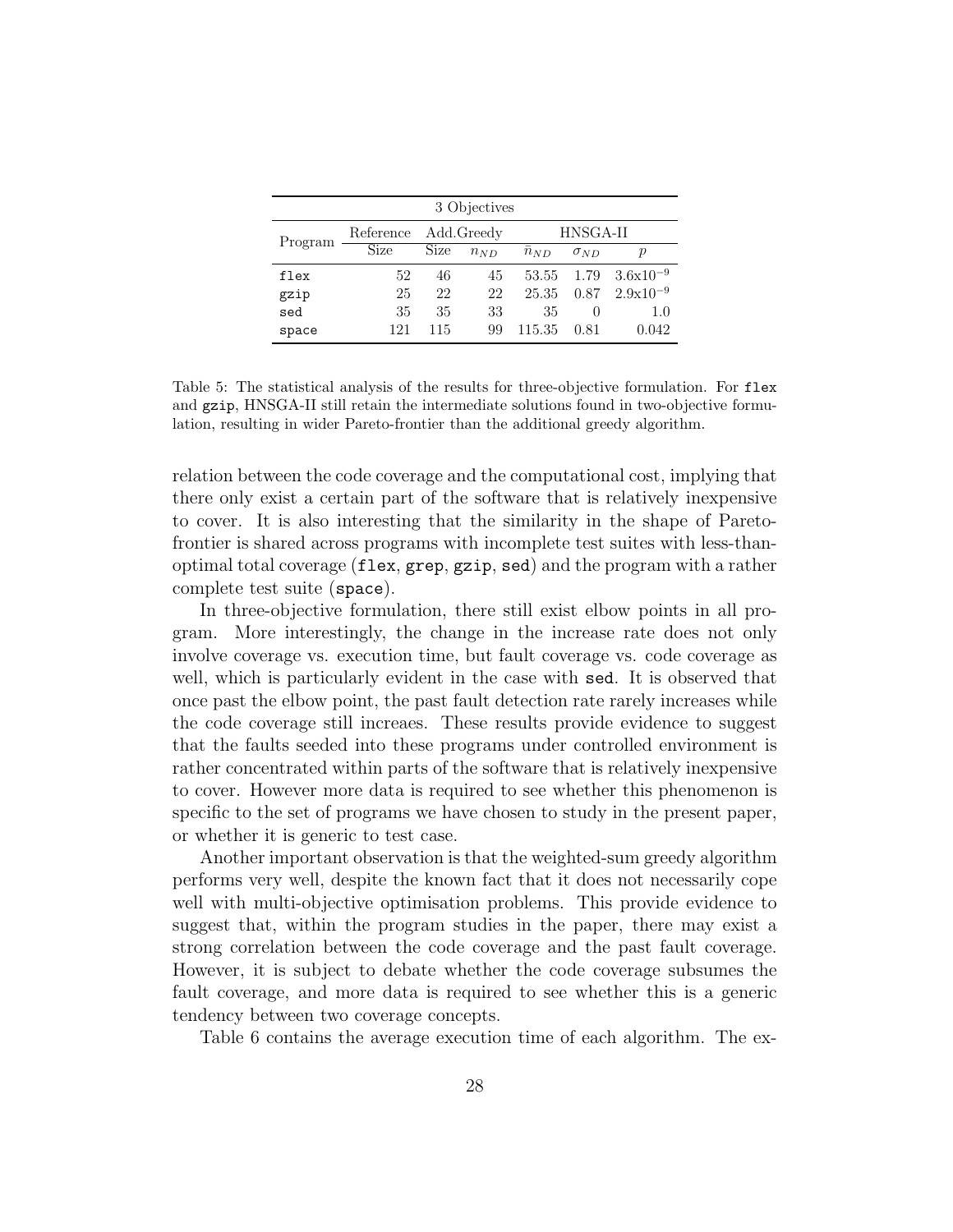| Program |         | $Greedy(2Obj)$ HNSGA-II $(2Obj)$ Greedy $(3Obj)$ HNSGA-II $(3Obj)$ |         |                       |
|---------|---------|--------------------------------------------------------------------|---------|-----------------------|
| flex    | 4.383s  | 19.646s                                                            | 6.461s  | $4m \frac{3.980s}{m}$ |
| grep    | 11.774s | 20.068s                                                            | 18.335s | $10m$ 1.719s          |
| gzip    | 0.481s  | 1.120s                                                             |         |                       |
| sed     | 1.245s  | 2.776s                                                             | 1.978s  | 2m 4.777s             |
| space   | 2.117s  | 10.892s                                                            | 3.300s  | $21m\,57.205s$        |

Table 6: Average Execution Time for Algorithms

ecution time was measured using a machine with Intel Core Duo processor running at 2.16GHz with 2GB RAM. The algorithms were implemented in Java with no explicit attempt to optimise it for speed. For two-objective formulation, the execution time of HNSGA-II algorithm remains under 20 seconds for all programs. For three-objective formulation, the additional objective has a significant impact, increasing the execution time up to over 20 minutes.

## 6.1. Summary of Answers to the Research Questions

RQ1 is positively answered by the solutions found by HNSGA-II for flex,gzip and space. For these programs, HNSGA-II produces solutions that dominate some of the solutions produced by the greedy approach. Particularly for flex and gzip, HNSGA-II finds solutions that fill the large gap that existed in the Pareto-frontier estimated by the greedy approach. These solutions make it possible to increase coverage with reduced resource requirements. The solutions also provide important alternatives in cost-constrained testing environments.

RQ2 and RQ3 are answered by the statistical analysis shown in Table 4 and Table 5. The Pareto-frontier approximated by the greedy approach is mostly not dominated by the hybrid approach, suggesting that the greedy approach is an efficient approximation technique. However, HNSGA-II complements the greedy approach by finding additional solutions that provide important alternatives. The overhead of using HNSGA-II can vary. For a large software product, the retest-all regression testing approach can be inhibitive and the overhead of using HNSGA-II for more precise test suite minimisation may be justified. For smaller software products, the results of the empirical study suggest that greedy approach may provide a good approximation.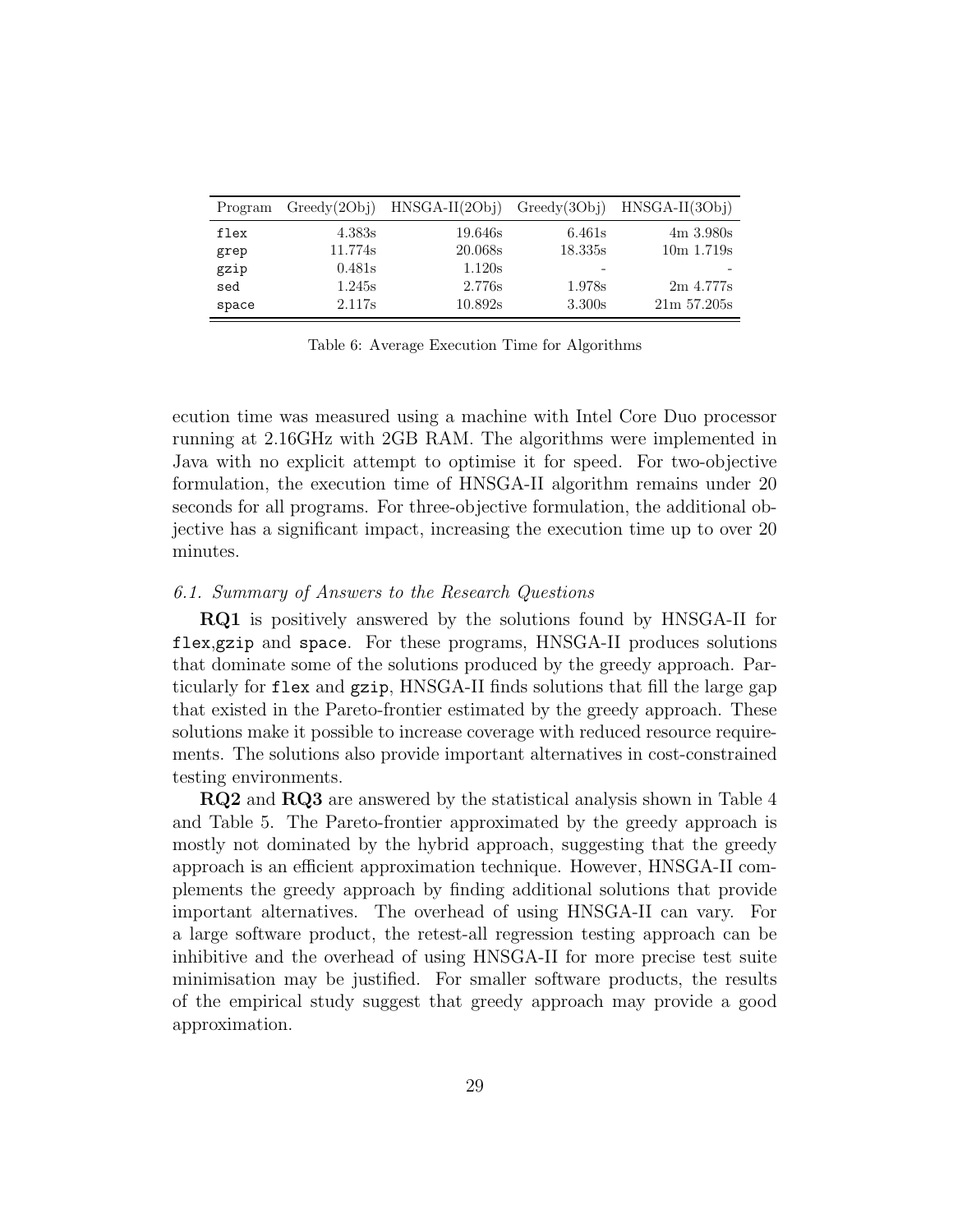In answering **RQ4**, the shapes of the Pareto-frontiers provide interesting insights into correlations between code coverage, fault coverage and cost. The universal existence of 'elbow points' suggests that there exist points where the balance of trade-offs between coverage and cost changes dramatically. The Pareto-frontiers of three-objective formulation also reveal how widely the faults are located in the program code. This suggests that Pareto analysis is able to provide useful insights into the structure of the solution space.

#### 6.2. Threats to Validity

Threats to internal validity concern the factors that might have affected the multi-objective optimisation techniques used in the paper. One potential concern involves the accuracy of the instrumentation of the subject software, e.g. the correctness of the coverage information. To address this, a widely used and well tested open-source profiler/compiler tool (GNU gcc and gcov) was used to collect code coverage information. The fault coverage information was extracted from SIR - a well-managed software archive [10]. Precisely determined computational cost was used in place of the physical execution time in order to raise the precision of the cost information using the Valgrind profiling tool [30].

Another potential internal threat comes from the selection, optimisation and parameterisation of the meta-heuristic techniques themselves. No particular algorithm is known to be effective for the multi-objective test suite minimisation problem. However the genetic algorithm used in this paper is known to be effective for a wide range of multi-objective problems [31, 32], and the previous work strongly suggests that a hybrid approach between the greedy algorithm and the genetic algorithm will be well-suited for the problem. The algorithms used in the present paper can serve as a basis for the future research. Systematic parameterisation of meta-heuristic optimisation lies beyond the scope of this paper. This is a current topic in the optimisation community, which seeks hyper-heuristics [33].

Usually, evaluation of a hybrid algorithm involves a comparison to its original components. In this paper, the elitism in NSGA-II guaranteed that any solution obtained by HNSGA-II will not be dominated by those obtained by NSGA-II and, therefore, a direct comparision to NSGA-II was not performed.

Threats to external validity concern the conditions that limit generalisation from the result. The primary concern for this paper is the representativeness of the subjects that were studied. This threat can be addressed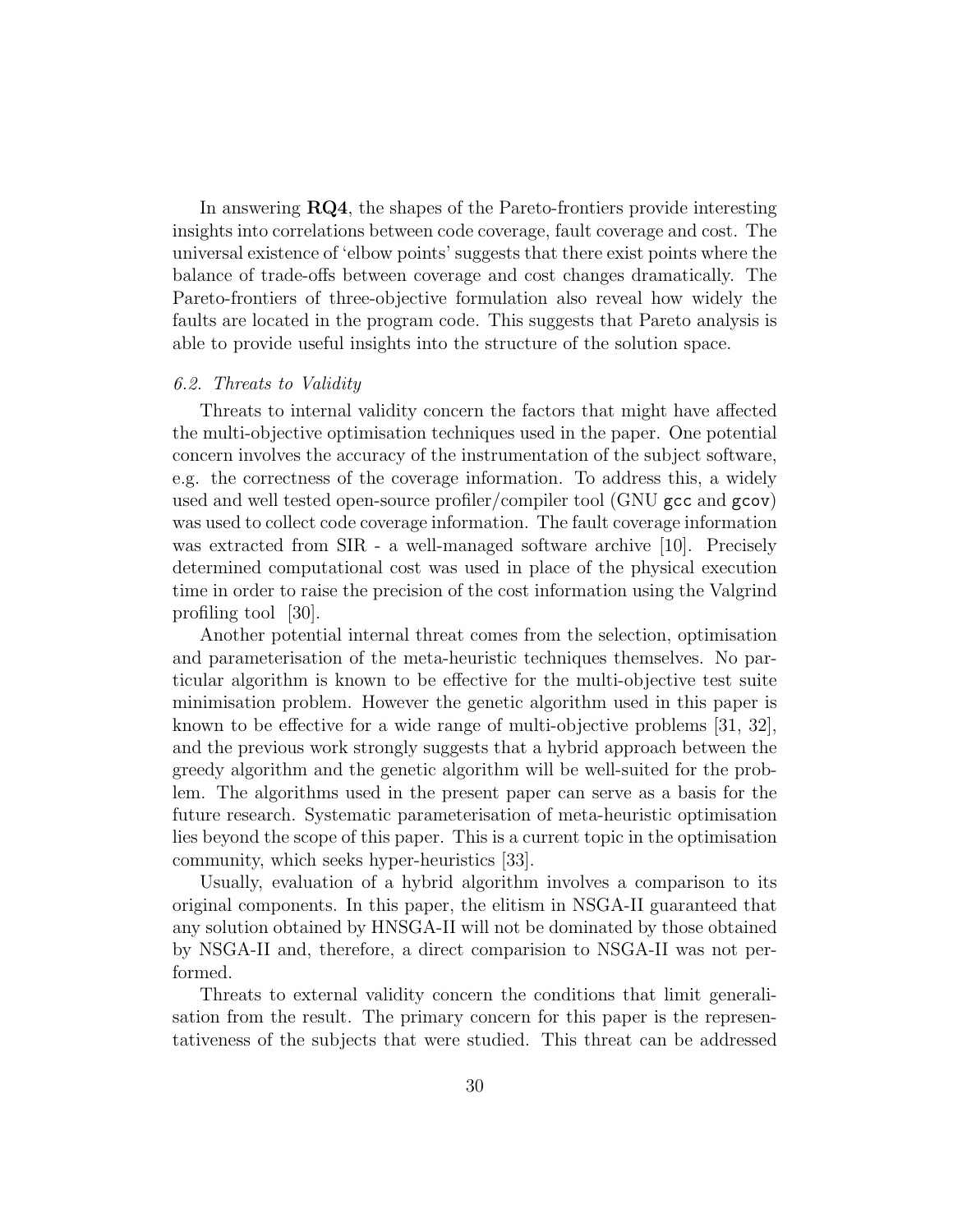only by additional research using a wider range of software artifacts and optimisation techniques.

## 7. Conclusion and Future Work

This paper introduced the concept of Pareto efficient multi-objective optimisation to the problem of test suite minimisation. It described the benefits of Pareto efficient multi-objective optimisation, and presented an empirical study that investigated the relative effectiveness of two algorithms for Pareto efficient multi-objective test suite minimisation. The two-objective formulation of the existing test case prioritisation problem, in particular, shows that multi-objective approach can lead to more efficient testing decisions. The empirical results obtained reveal that greedy algorithms (which perform well for single-objective formulations) are not always Pareto efficient in the multiobjective paradigm, motivating the study of meta-heuristic search techniques. Future work will consider a wider range of software artifacts with different meta-heuristic multi-objective optimisation techniques.

## References

- [1] M. J. Harrold, R. Gupta, M. L. Soffa, A methodology for controlling the size of a test suite, ACM Transactions on Software Engineering and Methodology 2 (3) (1993) 270–285.
- [2] M. Hutchins, H. Foster, T. Goradia, T. Ostrand, Experiments of the effectiveness of dataflow- and controlflow-based test adequacy criteria, in: Proceedings of the 16th International Conference on Software Engineering (ICSE 1994), IEEE Computer Society Press, 1994, pp. 191–200.
- [3] A. G. Malishevsky, J. R. Ruthruff, G. Rothermel, S. Elbaum, Costcognizant test case prioritization, Tech. Rep. TR-UNL-CSE-2006- 0004, Department of Computer Science and Engineering, University of Nebraska-Lincoln (March 2006).
- [4] S. G. Elbaum, A. G. Malishevsky, G. Rothermel, Incorporating varying test costs and fault severities into test case prioritization, in: Proceedings of the International Conference on Software Engineering (ICSE 2001), ACM Press, 2001, pp. 329–338.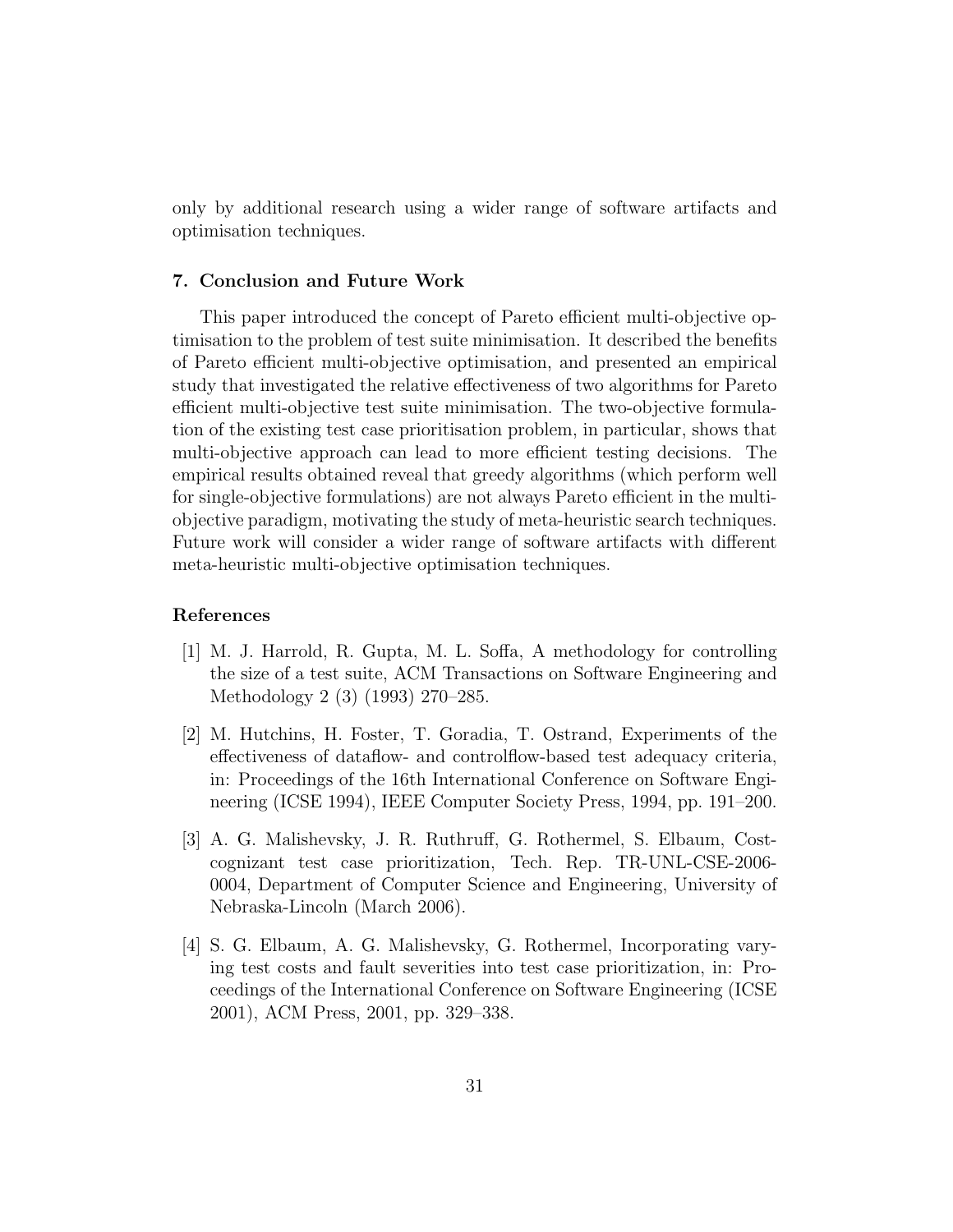- [5] K. R. Walcott, M. L. Soffa, G. M. Kapfhammer, R. S. Roos, Time aware test suite prioritization, in: Proceedings of the International Symposium on Software Testing and Analysis (ISSTA 2006), ACM Press, 2006, pp. 1–12.
- [6] J. Highsmith, A. Cockburn, Agile software development: the business of innovation, Computer 34 (9) (2001) 120–127.
- [7] Y. Collette, P. Siarry, Multiobjective Optimization: Principles and Case Studies, Springer, Oxford, UK, 2004.
- [8] F. Szidarovsky, M. E. Gershon, L. Dukstein, Techniques for multiobjective decision making in systems management, Elsevier, New York, 1986.
- [9] K. Deb, S. Agrawal, A. Pratab, T. Meyarivan, A Fast Elitist Non-Dominated Sorting Genetic Algorithm for Multi-Objective Optimization: NSGA-II, in: Proceedings of the Parallel Problem Solving from Nature VI Conference, Springer. Lecture Notes in Computer Science No. 1917, Paris, France, 2000, pp. 849–858.
- [10] H. Do, S. G. Elbaum, G. Rothermel, Supporting controlled experimentation with testing techniques: An infrastructure and its potential impact., Empirical Software Engineering 10 (4) (2005) 405–435.
- [11] H. K. N. Leung, L. White, Insight into regression testing, in: Proceedings of Interntional Conference on Software Maintenance (ICSM 1989), IEEE Computer Society Press, 1989, pp. 60–69.
- [12] G. Rothermel, M. J. Harrold, J. Ostrin, C. Hong, An empirical study of the effects of minimization on the fault detection capabilities of test suites, in: Proceedings of International Conference on Software Maintenance (ICSM 1998), IEEE Computer Society Press, 1998, pp. 34–43.
- [13] W. E. Wong, J. R. Horgan, S. London, A. P. Mathur, Effect of test set minimization on fault detection effectiveness, Software Practice and Experience 28 (4) (1998) 347–369.
- [14] S. S. Yau, Z. Kishimoto, A method for revalidating modified programs in the maintenance phase, in: Proceedings of International Computer Software and Applications Conference (COMPSAC 1987), IEEE Computer Society Press, 1987, pp. 272–277.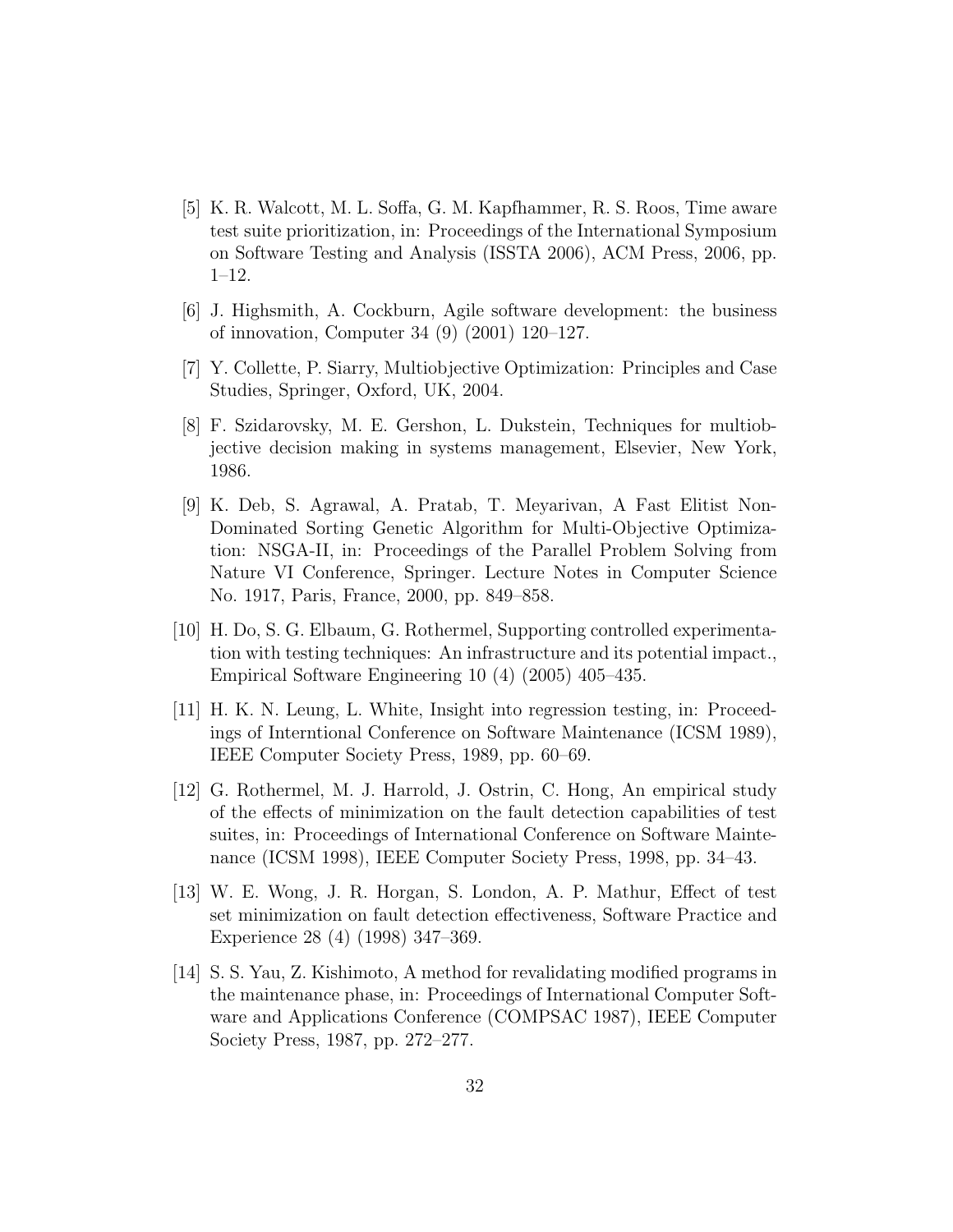- [15] G. Rothermel, M. J. Harrold, Analyzing regression test selection techniques, IEEE Transactions on Software Engineering 22 (8) (1996) 529– 551.
- [16] S. Bates, S. Horwitz, Incremental program testing using program dependence graphs, in: Proceedings of the 20th ACM SIGPLAN-SIGACT Symposium on Principles of Programming Languages, ACM Press, 1993, pp. 384–396.
- [17] D. Binkley, Reducing the cost of regression testing by semantics guided test case selection, in: Proceedings of the International Conference on Software Maintenance (ICSM 1995), IEEE Computer Society, 1995, pp. 251–260.
- [18] G. Rothermel, R. H. Untch, C. Chu, M. J. Harrold, Test case prioritization: An empirical study, in: Proceedings of International Conference on Software Maintenance (ICSM 1999), IEEE Computer Society Press, 1999, pp. 179–188.
- [19] S. G. Elbaum, A. G. Malishevsky, G. Rothermel, Prioritizing test cases for regression testing, in: Proceedings of International Symposium on Software Testing and Analysis (ISSTA 2000), ACM Press, 2000, pp. 102–112.
- [20] Z. Li, M. Harman, R. M. Hierons, Search Algorithms for Regression Test Case Prioritization, IEEE Transactions on Software Engineering 33 (4) (2007) 225–237.
- [21] H. Do, G. Rothermel, A. Kinneer, Empirical studies of test case prioritization in a junit testing environment, in: Proceedings of 15th International Symposium on Software Reliability Engineering (ISSRE 2004), IEEE Computer Society Press, 2004, pp. 113–124.
- [22] S. Yoo, M. Harman, Pareto efficient multi-objective test case selection, in: Proceedings of International Symposium on Software Testing and Analysis (ISSTA 2007), ACM Press, 2007, pp. 140–150.
- [23] D. Fudenberg, J. Tirole, Game Theory, MIT Press, 1983.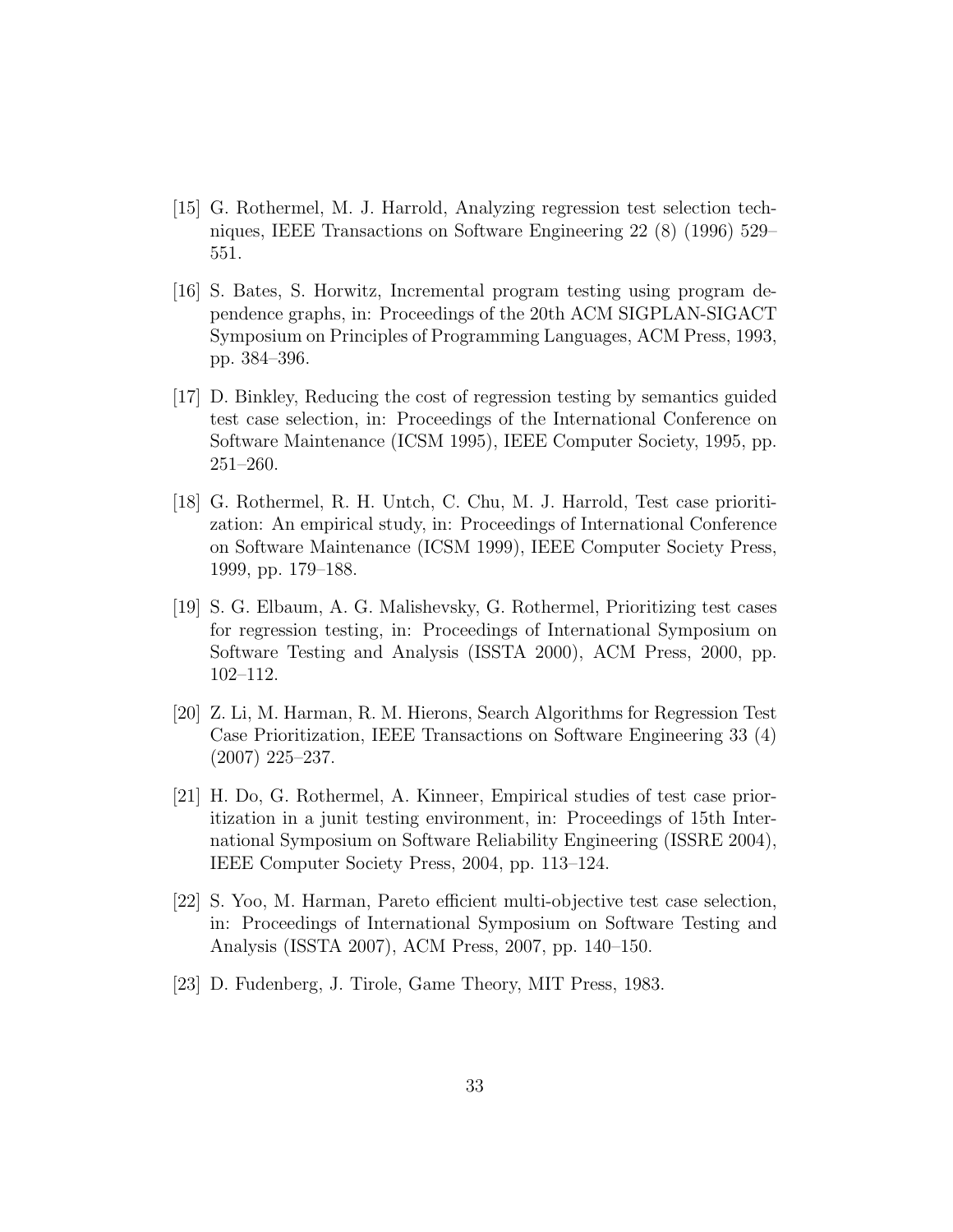- [24] R. Kicinger, T. Arciszewski, Multiobjective evolutionary design of steel structures in tall buildings, in: Proceedings of the AIAA 1st Intelligent Systems Technical Conference, Chicago, IL, September 20-23, 2004, American Institute of Aeronautics and Astronautics Press, Reston, VA, 2004, pp. AIAA 2004–6438.
- [25] C. Fonteix, S. Massebeuf, F. Pla, L. N. Kiss, Multicriteria optimization of an emulsion polymerization process, European Journal of Operational Research 153 (2) (2004) 350–359.
- [26] S. Obayashi, Multidisciplinary Design Optimization of Aircraft Wing Planform Based on Evolutionary Algorithms, in: Proceedings of the 1998 IEEE International Conference on Systems, Man, and Cybernetics, Vol. 4, IEEE Computer Society Press, La Jolla, California, 1998, pp. 3148–3153.
- [27] T. J. Halloran, W. L. Scherlis, High quality and open source software practices, in: Meeting Challenges and Surviving Success: 2nd Workshop on Open Source Software Engineering, 2002.
- [28] M. R. Garey, D. S. Johnson, Computers and Intractability: A guide to the theory of NP-Completeness, W. H. Freeman and Company, 1979.
- [29] D. S. Johnson, Approximation algorithms for combinatorial problems, in: Proceedings of the 5th annual ACM Symposium on Theory of Computing (STOC 1973), ACM Press, 1973, pp. 38–49.
- [30] N. Nethercote, J. Seward, Valgrind: A program supervision framework, in: Proceedings of ACM SIGPLAN Conference on Programming Language Design and Implementation (PLDI 2007), ACM Press, 2007, pp. 89–100.
- [31] C. A. Coello Coello, D. A. Van Veldhuizen, G. B. Lamont, Evolutionary Algorithms for Solving Multi-Objective Problems, Kluwer Academic Publishers, New York, 2002.
- [32] K. Deb, Multi-Objective Optimization Using Evolutionary Algorithms, Wiley, Chichester, UK, 2001.